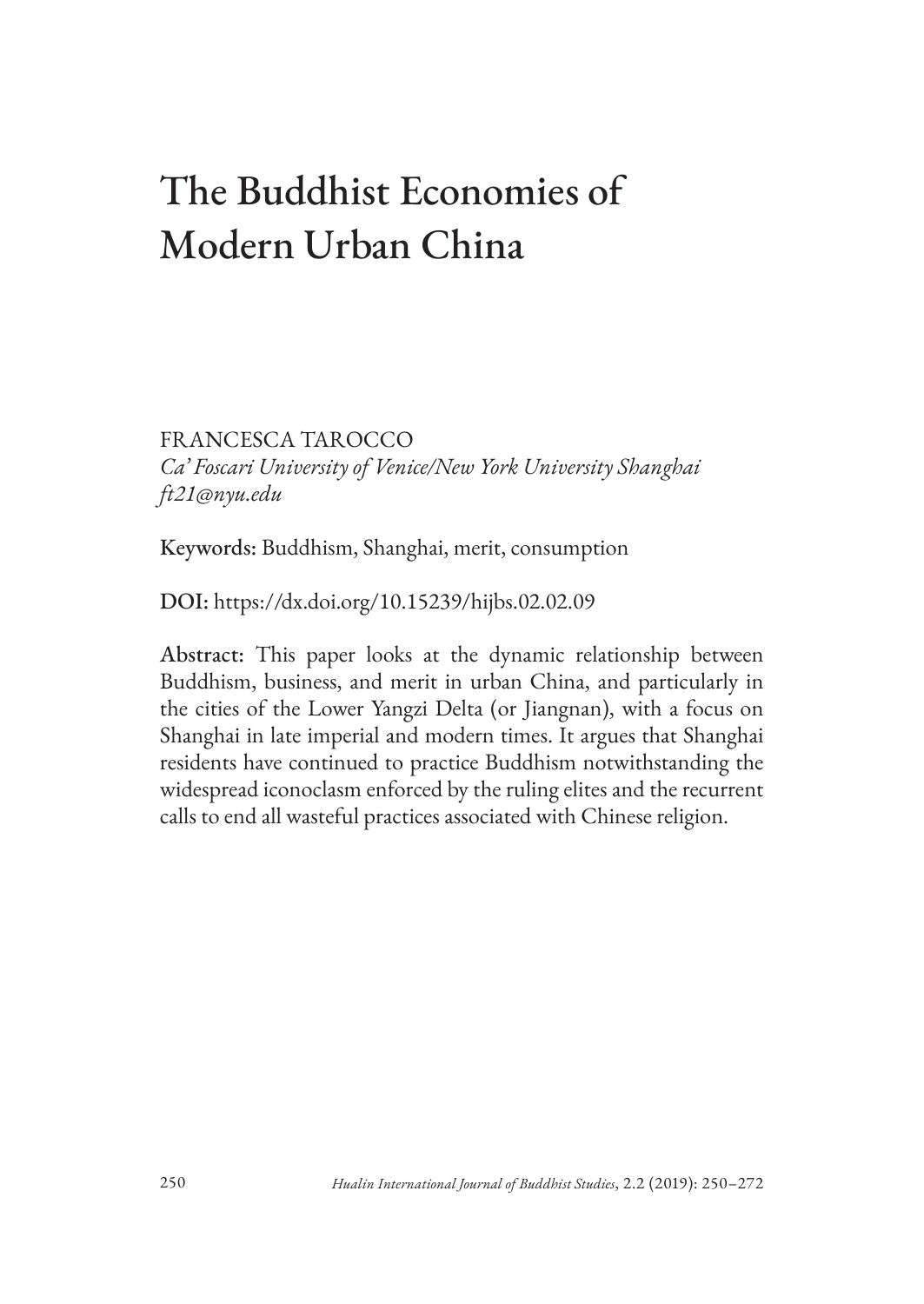The dynamic relationship between Buddhism, business, and merit in urban China, and particularly in the cities of the Lower Yangzi Delta (or Jiangnan)—including Shanghai, Ningbo, Suzhou, Wuxi, Nanjing—is well documented. In his *Sacred Economies: Buddhist Monasticism and Territoriality in Medieval China*, Michael Walsh argues that 'Buddhist economic activity is not in itself surprising given the necessity of the Chinese sangha to establish themselves as a social group with societal efficacy (as with the Roman Catholic Church)'. Walsh details the economic actions that helped establish and perpetuate monastic space in the medieval period, including tea production, silver smelting and salt trading. Monastic institutions held auctions and lotteries; they were moneylenders and pawnshops. They established and run hostels and engaged in the production of silk and embroidered cloth. They made paper, ink sticks and ink stones. They also actively engaged in printing and the production of books. Importantly, whenever the wealth and power of Buddhist institutions prompted crackdowns, land confiscations and the seizure of the precious metals used for making icons, not only would monasteries recover, they sometime managed to increase their wealth. This, argues Welsh, indicates the degree to which monasteries had been integrated into the socio-economic fabric of China by the Song periods (ten to thirteenth centuries).<sup>1</sup>

By the late imperial period, Jiangnan witnessed a flowering of the commercialized economy and urban culture that has been the subject of much scholarly enquiry during in the past four decades.<sup>2</sup> Buddhism was deeply entangled with this culture. It tended towards expansion; following the logic of merit-making, Buddhists wanted to establish as many monasteries and shrines as possible. Writing

<sup>&</sup>lt;sup>1</sup> See Walsh, *Sacred Economies*, 58–60. For the sponsorship of printed collections of texts under the leadership of local monasteries, an equally meritorious activity, see ter Haar, 'Buddhist-inspired options'.

<sup>2</sup> Johnson, *Cities of Jiangnan in Late Imperial China*; Johnson, *Shanghai*; Dietrich, 'Cotton Culture and Manufacture'; Elvin, 'Market Towns and Waterways'; Fan, *Ming Qing Jiangnan*; Fan, 'Qingdai Jiangnan'. See also Li, *Agricultural Development in Jiangnan*.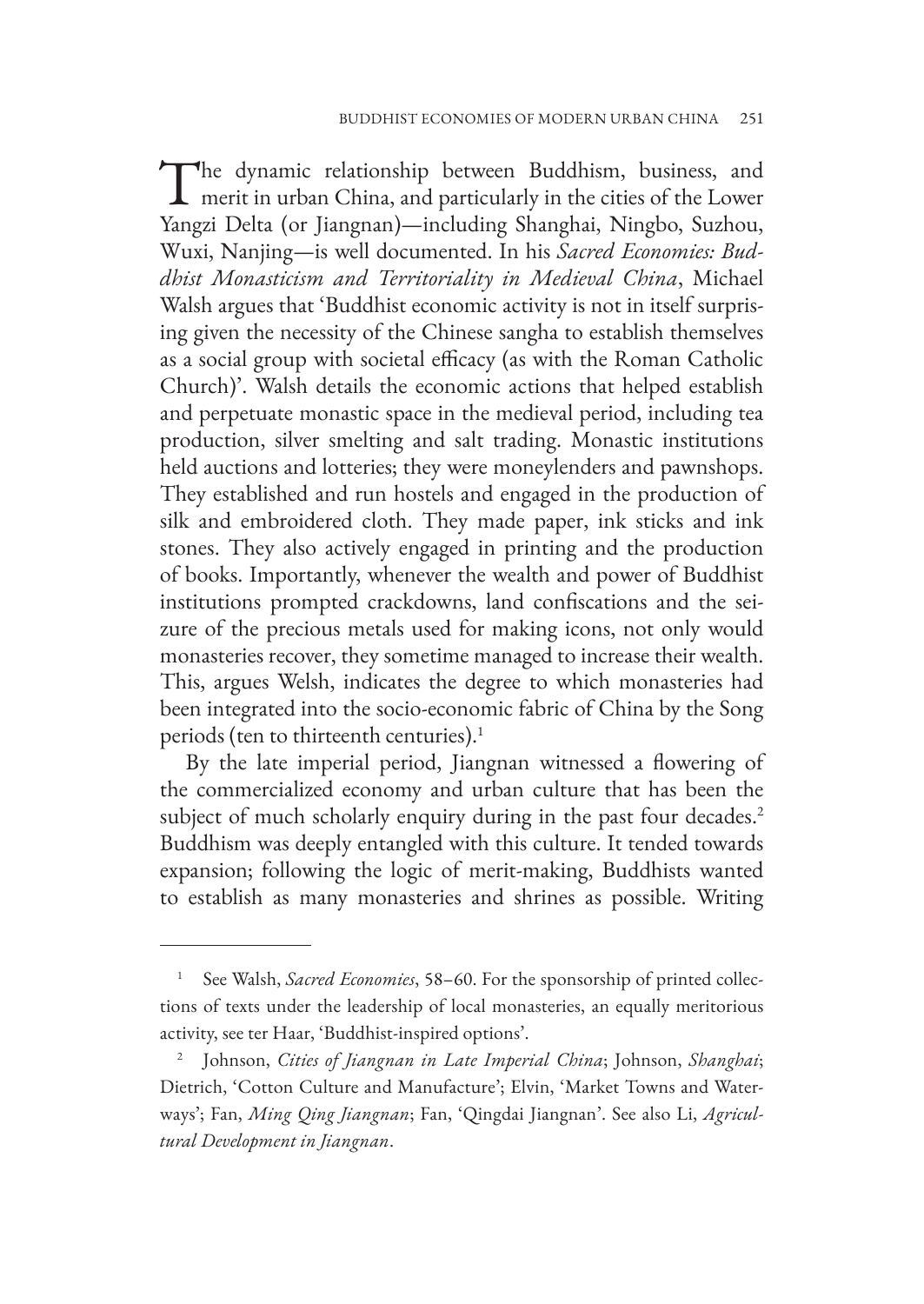about gentry elites of the Ming period (1368–1644), Timothy Brook argued that they were intimately involved with Buddhism at a time when it was gaining unparalleled numbers of converts among all classes. The reading of local gazetteers demonstrates that Buddhism enjoyed plenty of economic support in the form of donations, patronage, associations and clubs. For example, the great painter Dong Qichang 董其昌 (1555–1636), a patron of the Shanghai Longhua Temple 龍華寺, raised funds toward the construction of the temple library in order for it to receive a copy of the Buddhist canon from the inner court. Dong saw himself as playing a part of in the Buddhist revival of the Wanli era (1563–1620) when 'within the four sees, reverence for the teaching of the Buddha is indeed great. From every monastery another can be seen and no one knows their number'.3 Local elites saw Buddhism as a vehicle for projecting their power and influence and as something quite distinct from the interests and will of the state.<sup>4</sup>

The late Ming period was a time of revival and revitalization of Chan Buddhism. The sixteen and seventeen centuries saw a substantial increase in temple building activities. Significant sums were poured into the repair of existing monastic structures and the construction of new ones. Since they are expensive and time consuming, temple construction projects listed in the local gazetteers can be used to measure the involvement of the population with the monastic community. In fact, in the nineteenth century, after the Taiping rebellion (1851–1864) wreaked havoc in southern China, Buddhist practitioners set out to restore and build new temples throughout Jiangnan.<sup>5</sup> In the first half of the twentieth century, the success of the clergy in mobilizing patronage in the cities of the Yangzi River Delta was, again, quite spectacular. Today still, vast sums of money

<sup>3</sup> Quoted in Brook, 'Xu Guangqi and His Context', 91.

<sup>4</sup> See Brook, *Praying for Power*. For a study of Mount Putuo through a close reading of local gazetteers, see Bingenheimer, *Island of Guanyin*.

<sup>5</sup> See Wu, *Enlightenment in Dispute*. See also Gregory Scott's analysis of the post-Taiping period using local gazetteers, 'Survey of Religious Reconstruction in Modern China'.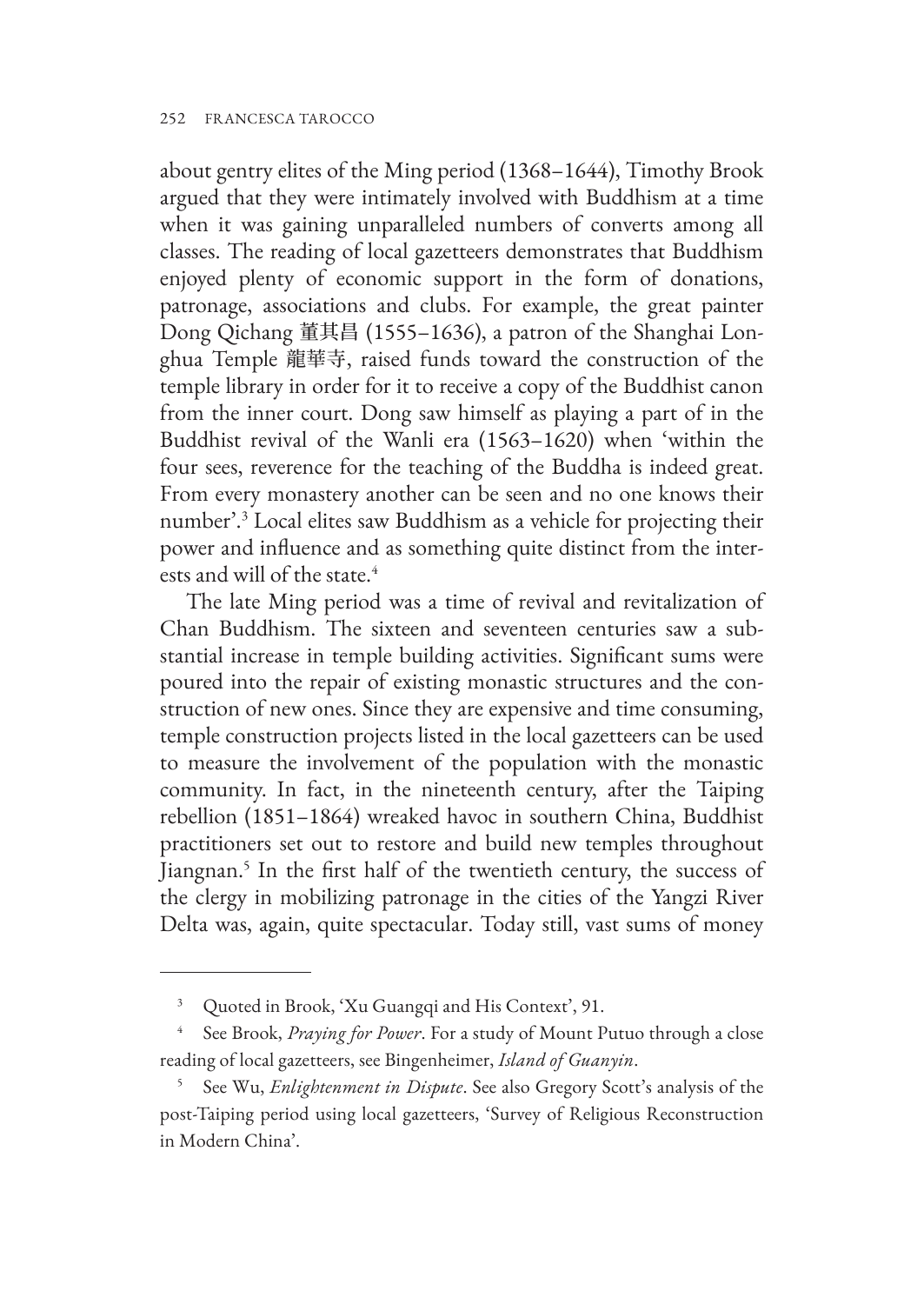are diverted to pay for restoring older temples and building new ones. Colossal statues—for instance the eighty-eight-metre-high bronze Buddha statue of Lingshan 靈山 near Wuxi—gazes over the landscape of the Greater Yangzi River metropolitan region.<sup>6</sup>

## Buddhism, business and merit in Shanghai

After the abdication of the Qing Court, large quantities of capital flowed in from the hinterland to Shanghai to be deposited in both native and foreign banks. It was the 'golden age' of Chinese banking and monks too kept their ordination certificates in the safe of the Hong Kong and Shanghai Banking Corporation Limited (or HSBC).<sup>7</sup> Thanks to the pious self-fashioning of its residents, Shanghai gradually became a vital site for Chinese Buddhist life. Money was made with Buddhism and spent for it. Shanghai residents practiced Buddhism notwithstanding the widespread iconoclasm enforced by the ruling elites and the recurrent calls to end all wasteful practices associated with religion. Several campaigns took place in the 1920s. In 1922, the so-called Great Anti-religious Society (Fei zongjiao da tongmeng 非宗教大同盟) was set up in Beijing and similar associations were founded in other parts of China. Some of these groups demanded the complete abolition of the Buddhist monastic order, a prohibition on performing rites for the dead and the elimination of gatherings to chant the sutras. Hu Shi, leader of the *New Culture Movement*, accused Buddhism of having caused the 'Indianization' of China, turning her into a potential victim of colonial encroachment.8 The movement to convert temples into public schools (*miaochan xingxue* 廟產興學) targeted not only local temples to be seized for use as public state-run schools, but also

<sup>6</sup> [For an overview of this new Buddhist site, see http://www.chinalingshan.](http://www.chinalingshan.com) com, accessed April 2019.

<sup>7</sup> See Ji, *A History of Modern Shanghai Banking*. Welch, 'The Buddhist Career', 8.

<sup>8</sup> Nedostup, *Superstitious Regimes*; Tarocco, *The Cultural Practices*.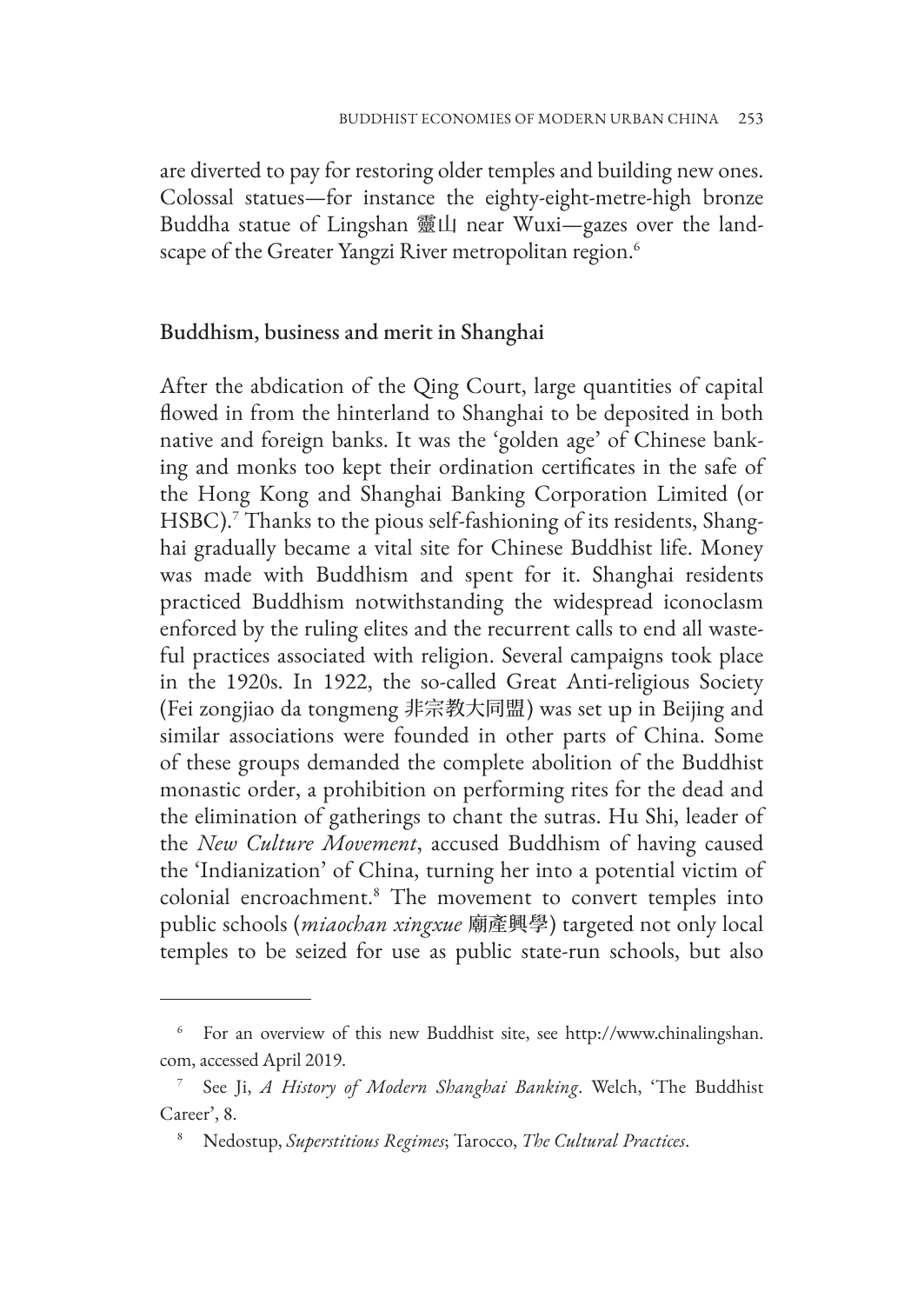Buddhist ones.9 And yet, in the context of colonial modernity first, and eventually of global capitalism, Shanghai can also be envisaged as the epicenter of a vast network of Buddhist economic undertakings. Its rapid economic rise in the 1920s and 1930s in the context of a relatively stable sociopolitical situation were some of the key reasons why Buddhist lives could be imagined and Buddhist circles could flourish.<sup>10</sup>

Always a sign of institutional health, Shanghai wealth gave impetus to the foundation of large number of temples. Eminent monks from across China regularly gathered in the city to mobilize patronage, give lectures and take part in proselytizing and instructional activities.<sup>11</sup> In the course of a few decades, the city made up for its relatively small number of temples: at least one hundred and forty-nine new monasteries and halls were built in Shanghai during the late Qing period and the Republic, some of which are still standing today. For instance, the Yufo Temple 玉佛寺, originally located in Jiangwan 江灣 town, was moved to its current location closer to downtown in 1918. It remains a focus of Shanghai Buddhist life to this day. Before 1949, the city contained at least three hundred Buddhist monasteries staffed by some five thousand clerics.<sup>12</sup> There were also many shrines in the back alleyway where, in Lu Hanchao's words, '[w]ith the addition of a few religious statues and a table for joss sticks and candles, a living room or wing room of a *shikumen* could be transformed into a Buddhist temple'.13

<sup>11</sup> For Yinguang, see Kiely, 'Spreading the Dharma'. See also Yinguang, *Yinguang fashi wenchao*. On Xuyun, see Campo, *La construction de la sainteté*. On Yinshun, see Tien, *A Modern Buddhist Monk-reformer in China*; Chu, *A Buddha-Shaped Hole*. For Hongyi, see Birnbaum, 'Two Turns in the Life of Master Hongyi, 161–208'; Tarocco, *The Cultural Practices of Modern Chinese Buddhism*.

<sup>9</sup> See, for example, Goossaert, '1898: The Beginning of the End'.

<sup>&</sup>lt;sup>10</sup> There is a significant amount of literature on Republican Shanghai and financial capitalism in particular. Unfortunately, most of it ignores the role of Buddhism. See, for instance, Yeh, *Shanghai Splendor*; Wakeman and Yeh, eds. *Shanghai Sojourners*; Ji, *A History of Modern Shanghai Banking*.

<sup>12</sup> Tarocco, 'The City and the Pagoda'.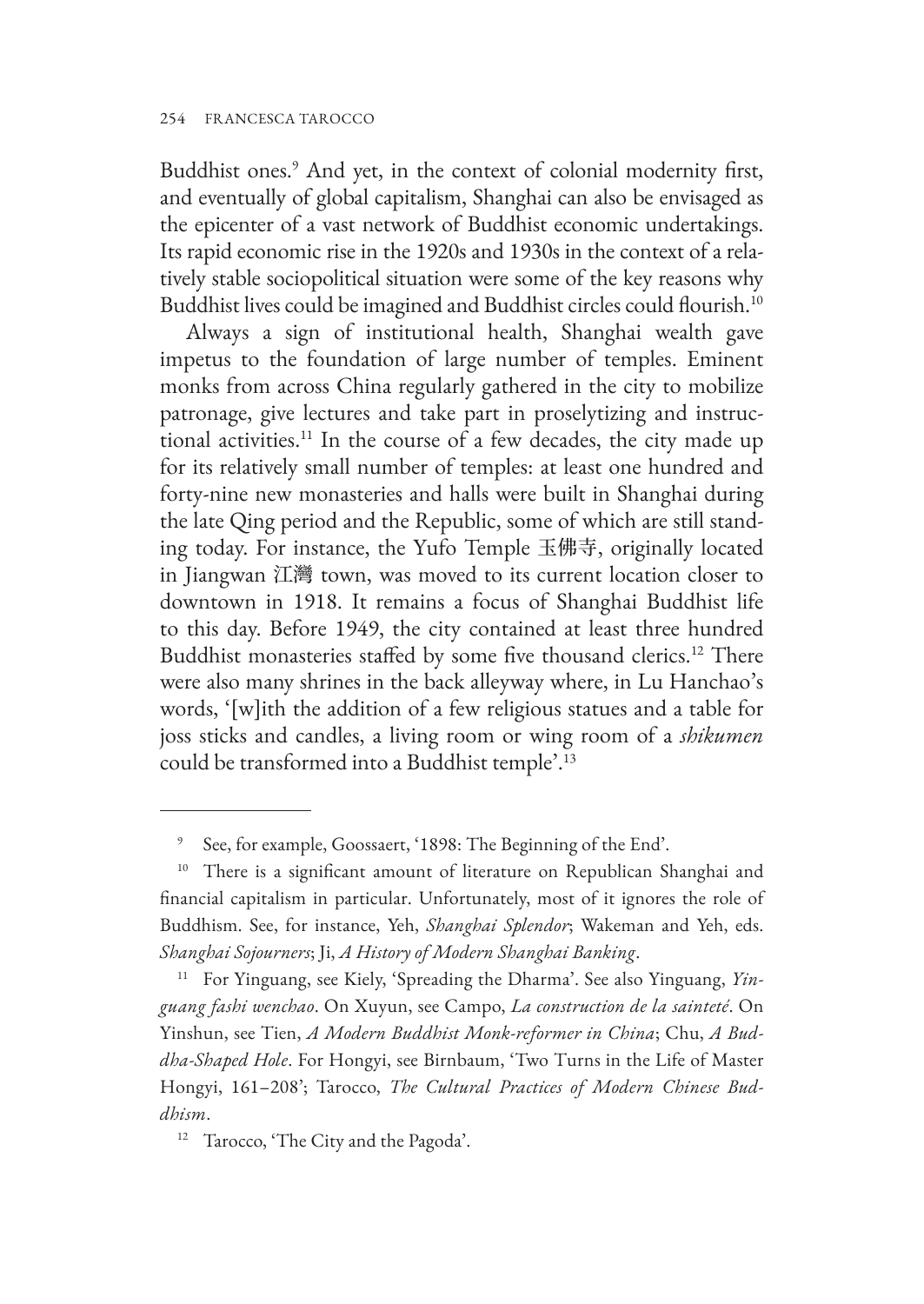For all its economic exuberance, Shanghai Buddhism was not merely an elite phenomenon. Importantly, Buddhism generated new urban subjectivities. Buddhist calendrical rituals and fairs attracted huge crowds. The numerous temples and market fairs encapsulated the religious-economic logic of Jiangnan. Workers in the cotton mills used Buddhist temples to formalize the creation of 'sisterhood societies' (*jiemeihui* 姊妹會), which helped them cope with the brutal working conditions of factories. In fact, when Communist activists wanted to access the sisterhoods, they had to worship at Buddhist temples with the members, kneel and burn incense and make pledges in front of a Buddhist altar.<sup>14</sup>

The very wealthy were also interested in Buddhism. The Shanghai tycoon, Silas Hardoon, one of Shanghai's richest men, funded the construction of Aili Gardens together with his pious Buddhist wife Luo Jialin. The Hardoons building extravaganza project took five years to build. It extended over 171 *mu* 畝 (about eleven hectares) and contained eight scenic spots of Buddhist inspiration, a college, a number of traditional schools, pavilions, pagodas, a stone boat, a theatre, an artificial stream, a lake and several ponds. Aili Gardens merged the setting of the traditional scholar's landscape garden (*yuanlin* 園林) with an array of Buddhist-inspired modern facilities, including the so-called Kalavinka Hermitage.<sup>15</sup> The renowned scholar-monk Zongyang 宗仰 (1861–1921) lived there since 1908 and worked on the publication of the Buddhist Canon, a costly merit-making endeavor that was supported by the Hardoons.<sup>16</sup> A second monk, Yuexia 月霞 (1858–1917), had more than eighty young clerics study with him at Huayan University 華嚴大學, the seminary located inside the villa. By 1945, according to the statistics of the Shanghai Buddhist Society, the number of temples large and small had signifi-

<sup>13</sup> Lu, *Beyond the Neon Lights*,185; You, *Shanghai jindai*; Pan, *Shanghai fosi*, 42–44.

<sup>&</sup>lt;sup>14</sup> Honig, 'Burning Incense', 712.

<sup>15</sup> Pan, *Shanghai fosi*, 42–44; Lu, *Beyond the Neon Lights*, 56; You, *Shanghai jindai*, 136–37. Betta, 'Silas Aaron Hardoon and Cross-Cultural'.

<sup>&</sup>lt;sup>16</sup> See Scott, 'The 1913 Pinjia Canon'.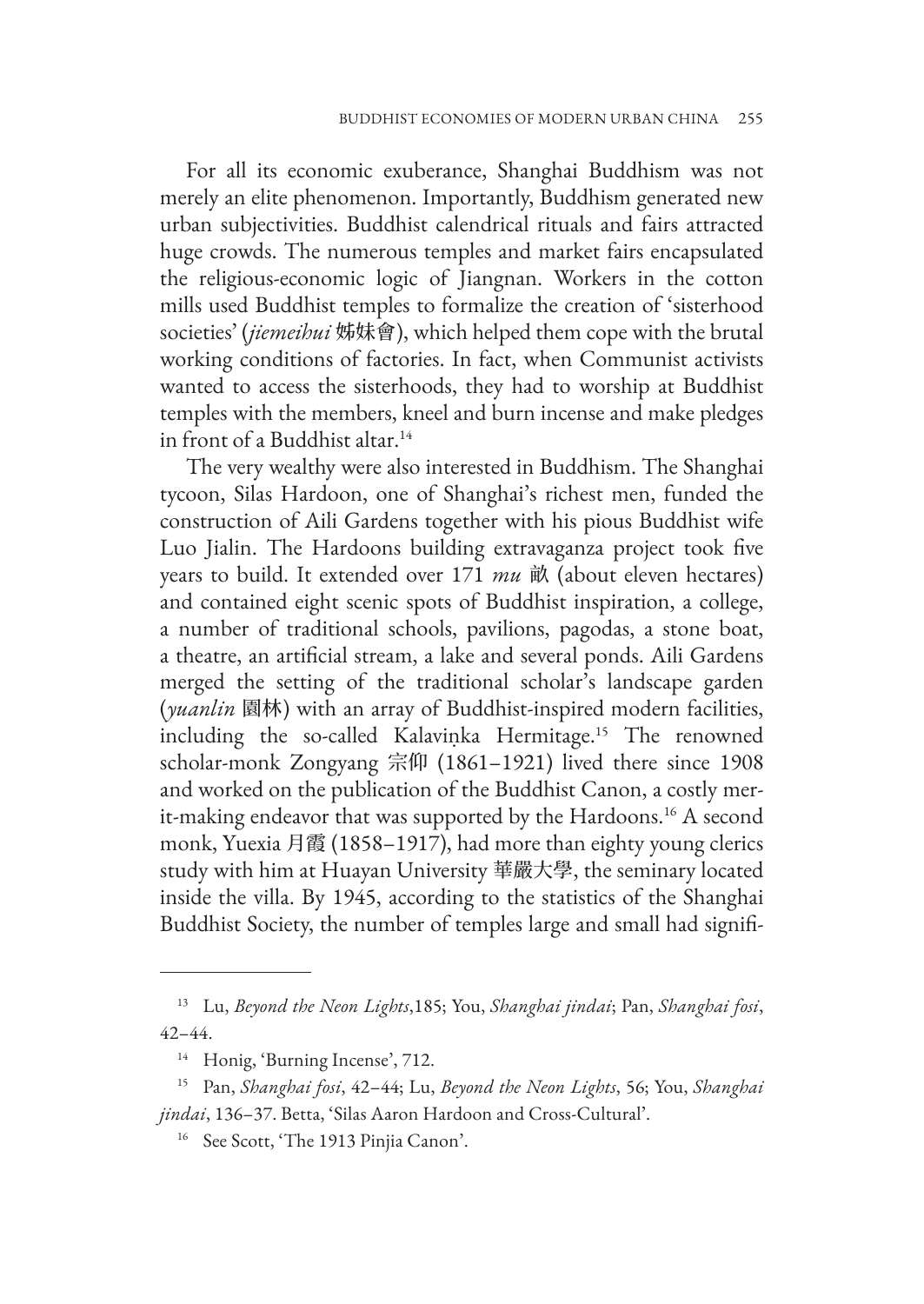cantly increased: there were more than five thousand clerics and more than three hundred temples.17 Shanghai was also home to dozens of Buddhist charities and lay associations including the Shanghai Buddhist Pure Karma Society (Shanghai fojiao jingyeshe 上海佛教淨業 社) and the Bodhi Study Society (Puti xiehui 菩提協會). The former also ran an orphanage and a clinic.<sup>18</sup>

Shanghai Buddhists were avid consumers of religious goods. Both private initiative and private capital drive Buddhist laity and clerics, often functioning apart from mainstream organizations, to play a greater role in the production of imagery and other piously coded objects.19 In the 1930s, the climate of heightened religious competition contributed to stimulate the emergence of a new type of communication tool in the form of illustrated Buddhist periodicals. I suggested elsewhere that when Chinese Buddhists became conversant with internationally circulated discourses and practices regarding modern media, the technologies involved allowed them to adapted these to local circumstances and generate local meanings.<sup>20</sup> Buddhist periodicals, of which there were many, were published in relatively small numbers but had a great impact on several Buddhist communities.21 Beyond the circulation of religious resources, Chinese Buddhist periodicals laid down the national infrastructure that allowed for the flow of money for nonreligious purposes in novel ways. The wealthy business classes that developed in these communities were patrons of Buddhism and philanthropists. They too engaged in a frenzy of construction of monasteries and Buddhist buildings that has few precedents in history. At the forefront of many of these activities were charismatic clerics who were active fundraisers.

Chinese Buddhist activists and entrepreneurs followed a more-orless loose collection of ideas and practices spread over several Chinese localities. Men and women who identified as Buddhists enjoyed

<sup>17</sup> You, *Shanghai jindai*,136–37; Tarocco, *The Cultural Practices*.

<sup>18</sup> Chen, *Fojiao honghua*, 58–61.

<sup>19</sup> Tarocco, 'On the Market'.

<sup>&</sup>lt;sup>20</sup> Tarocco, 'On the Market'; Tarocco, 'The Wailing Arhats'.

Kiely, 'Spreading the Dharma'; Scott, 'Revolution of Ink'.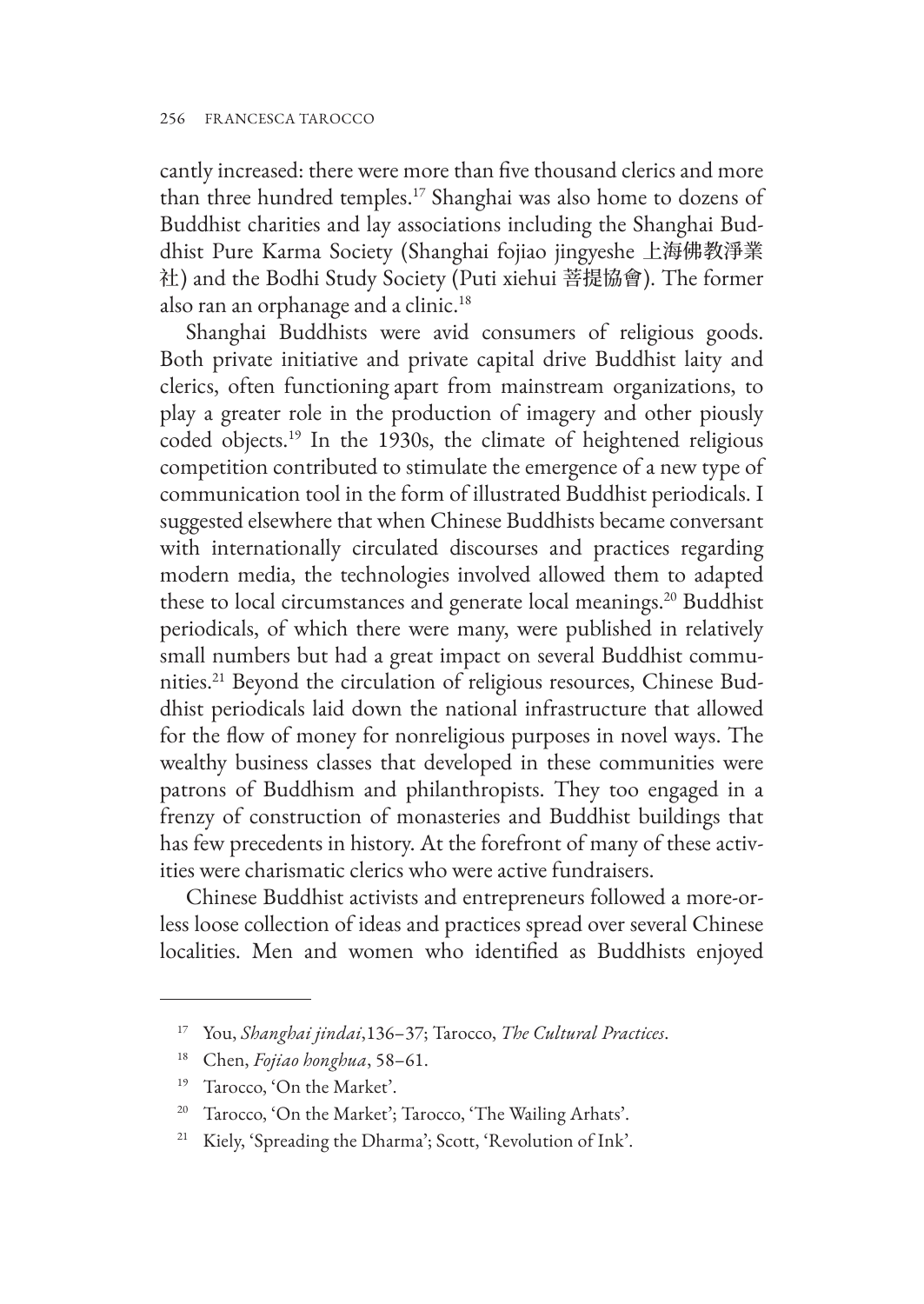novel modes of cultural production and consumption.<sup>22</sup> In 1950s, according to Holmes Welch, most Shanghai-based lay Buddhist groups 'dropped out of sight', even if the city still enjoyed the highest level of freedom and support for Buddhist activities of anywhere in China.23 No religious practices could be performed outside officially sanctioned premises, whose number was comparatively quite small. This is still the case today.

# Tourism and Philanthropy

Like most urban temples, those in Shanghai were shut down during the Cultural Revolution. One of the most important sites, Jing'an Temple 靜安寺, was locked up by the People's Liberation Army in the mid-1960s, presumably to stave off attacks by the Red Guards who had significantly damaged religious buildings and ritual paraphernalia at the beginning of the Cultural Revolution, when religious images were 'struggled against'.<sup>24</sup> According to Denise Ho's research on the activities of the Shanghai cultural bureaucracy during the Cultural Revolution and the Maoist campaigns to 'destroy the four olds' (*po sijiu* 破四舊), Buddhist property suffered significant damage. She writes that 'Much of the destruction was neither preempted nor prevented: at the Chenxiang Pavilion 沉香閣 all the Buddhas were destroyed, the Jing'an Temple lost all its cultural relics, the thousands of volumes of scripture at the Longhua Temple were burned.'25 Given the extent of the devastation, the recovery underway is notable. The State Administration for Religious Affairs

<sup>22</sup> Jessup, *The Householder Elite*; Tarocco, 'On the Market'.

<sup>23</sup> Welch, *Buddhism Under Mao*, 317.

<sup>24</sup> Welch, 348.

<sup>&</sup>lt;sup>25</sup> Ho, 'Revolutionizing Antiquity', 692. For an account of the destruction at Longhua Temple see also Jin, 'Budao de Longhua ta'. During the restoration of the temple in the early 1982, the clerics received a Qing dynasty bell and other ritual objects and icons from other monasteries in the Shanghai metropolitan area. See Di, 'From Trash to Treasure'.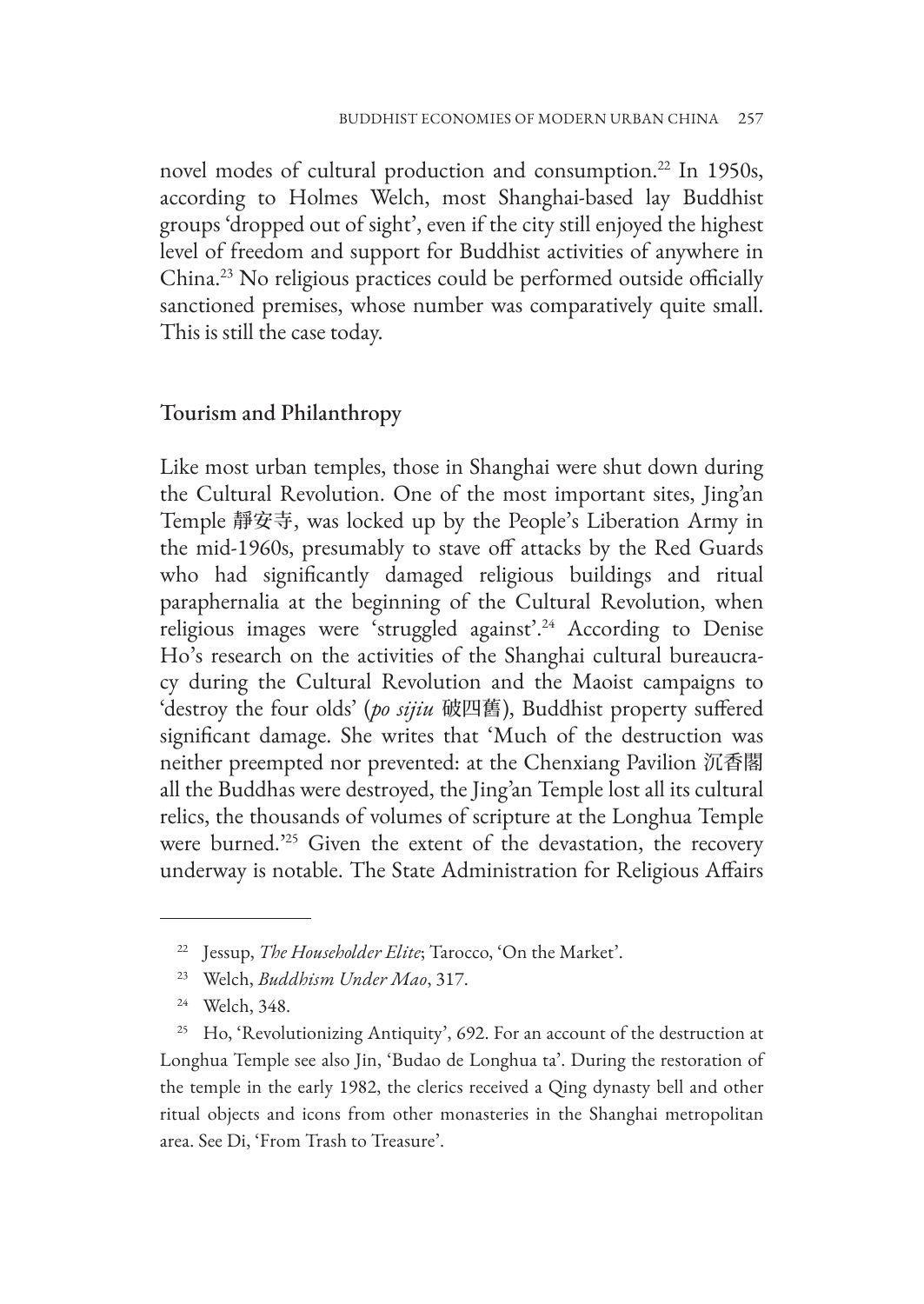(SARA) was set up to interact with religious clergy and laypeople and to facilitate the promotion of religious sites as ideal tourist attractions. Crucially, SARA's duties also include: 'educating religious adherents in Marxism, mobilizing them toward state goals, censoring foreign religious publications distributed domestically, monitoring foreign religious visitors in China, and giving foreigners a good impression of religions in China'.26 These fairly antithetical goals do not prevent the state from providing funding for the reconstruction and expansion of some of China's Buddhist temples. A good example of this is Nanputuo Temple 南普陀寺, whose reconstruction was subsidized by the state as well as by substantial donations from overseas Chinese. The donations enabled the monks to expand and repair several other of Xiamen's smaller temples.While overseeing the economic organization of the temples, the government takes away a portion of their revenue. Some of this income is reinvested in the temples' renovation and expansion but a chunk of it is spent outside, thus generating profound disagreements between Buddhists and local authorities. Clerics object to having to give away a portion of their money to pay for salaries and other petty expenses. Monks feel forced to contribute to the market economy in ways that are contrary to the interests of the Buddhist community.<sup>27</sup> Even though the local government's reasons for involvement in the affairs of Buddhist temples is not necessarily to ensure Buddhism's survival in China nor to give them a means of proselytizing, the money and opportunities tourism provides do go some way towards achieving this. Buddhism and the state are involved in a complex relationship: a game in which each must take the other into account and where the interests of one sometimes require it first to work for the interests of the other.

During my fieldwork in Shanghai in the 1990s, I witnessed many instances in which clerics successfully re-established channels of patronage and engaged new donors.<sup>28</sup> Philanthropy and building

<sup>&</sup>lt;sup>26</sup> Ashiwa and Wank, 'The Politics of Reviving a Buddhist Temple', 343-44; Ashiwa, 'Dynamics of the Buddhist revival movement', 23

<sup>27</sup> Ashiwa and Wank, 'The Politics of Reviving a Buddhist Temple'.

<sup>&</sup>lt;sup>28</sup> In September and October 1998, I talked to Feng Yiyin 豐一吟 and Liu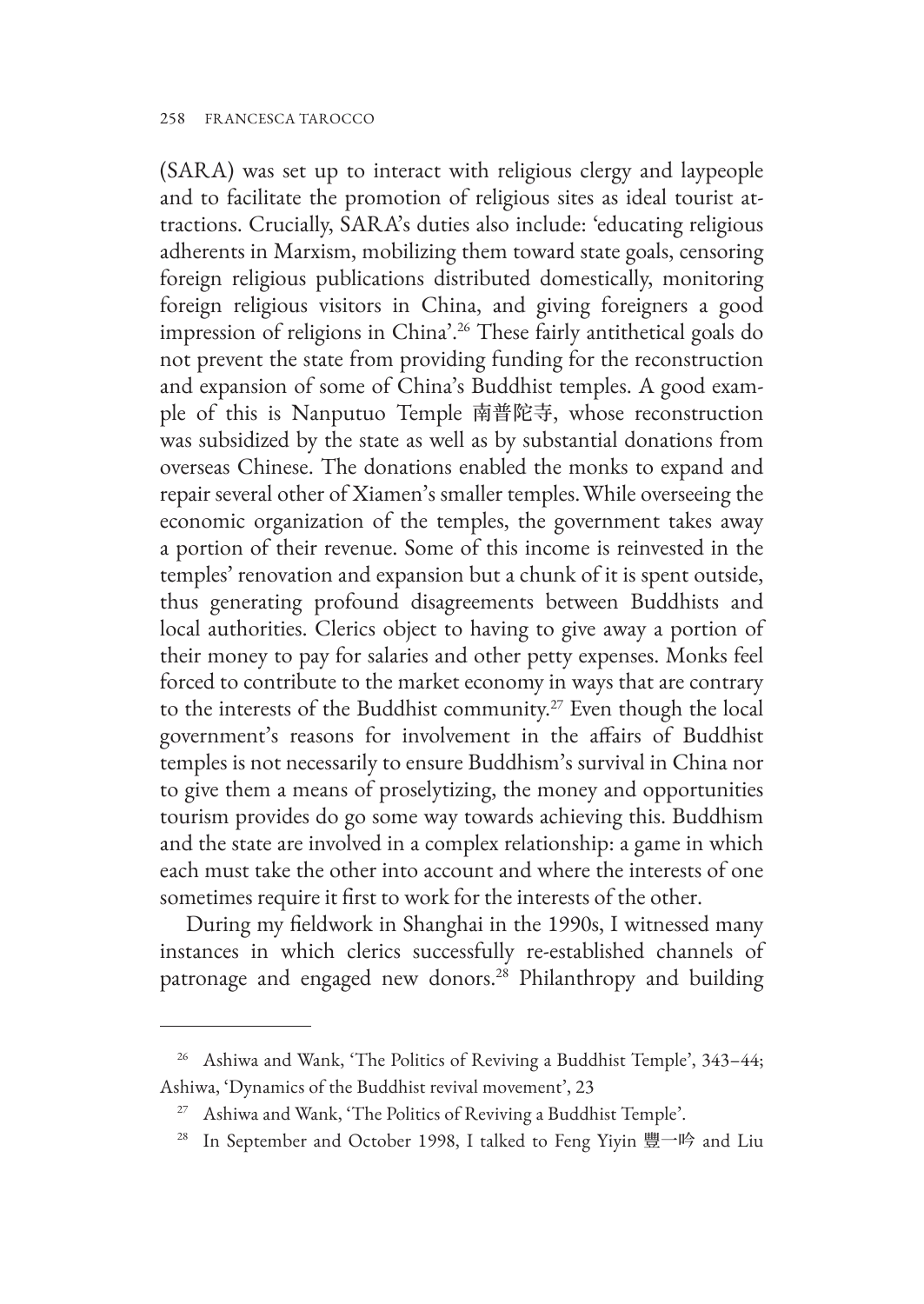projects have in fact emerged as two possible arenas of Buddhist intervention. Personal initiative is significant because the recuperation of temples was initially supposed to be limited to those that were used for religious activities immediately before the Cultural Revolution. The rest, if not occupied for other purposes, was to be reconfigured as a tourist site. In 1991, a new set of regulations specified that opening a religious site needed to be approved by county- or higher-level government authorities. The assumption was then that the existing number of religious sites was already sufficient to meet demand.29 Ultimately, economic development, tourism, historical heritage, and cultural nationalism are the common grounds for the state to compromise with local groups seeking to rebuild temples or revive local religious rituals.

The unleashing of market forces in the real estate sector has, to some extent, supported the survival of a few Buddhist sites in Shanghai. Local authorities attempt to derive legitimacy by claiming continuity with the past. They also compete with practitioners in claiming to be the rightful custodians of Buddhism's historical heritage. The case of Jing'an Temple is quite striking in this respect. After the end of the Cultural Revolution, in 1983, it was designated as a key national Buddhist site. In 1984, the city government donated the equivalent of three hundred thousand dollars to the Temple Restoration Committee. The first phase of its restoration was completed in 1990, followed by successive ever more lavish interventions. During our interviews, practitioners and temple volunteers eagerly explained that local and international donors had committed huge sums and that the new halls were built with expensive timber imported from Myanmar. The main hall of Jing'an Temple now hosts a fifteen-ton silver Guanyin statue that 'was rescued by a Chinese businessman' from its previous location, where it had weathered and cracked. Not only did the donor sponsor the thorough restoration of the icon but

Xueyang 劉學樣, the daughter and son of two prominent Republican-period Shanghai lay Buddhists, and to three monks at Longhua and Yufo Temples who wished to remain anonymous.

<sup>29</sup> Goossaert and Palmer, *The Religious Question*.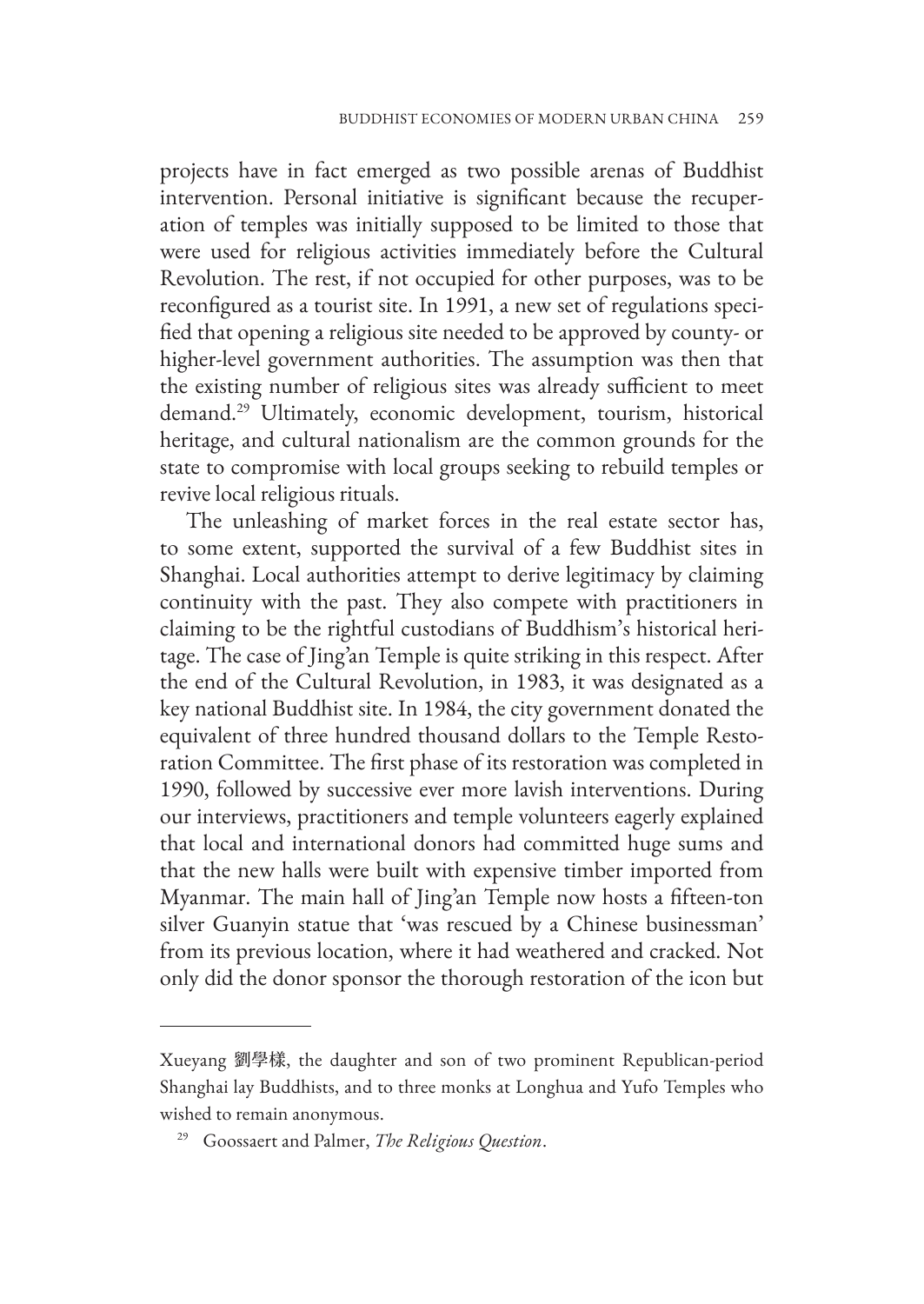he also underwrote the construction of the area of the temple where it is now enshrined.30 Today, Jing'an temple lies at the center of one of Shanghai's richest neighborhood. And while it remains a ritual space activated by worship, the boundaries between the temple and the museum are often unclear.<sup>31</sup>

Maintaining control over economic resources generated by tourism and donations is a persistent challenge for Chinese Buddhist clerics. The powerful lay Buddhist who headed the Buddhist Association of China for decades, Zhao Puchu 趙樸初 (1907–2000), who hailed from Shanghai, was to a certain extent instrumental in helping Buddhists reclaim the governance of their temples and hold on to some of the funds they received from donations. He was also one of the decision makers involved in the construction of the large Buddha statue of Lingshan. The site attracts tourists and pilgrims and charges them a substantial entrance fee. Once again, while a sizeable part of this money goes to the para-governmental company that built the site, the monks can keep the offers in the donation boxes.32

As the domestic tourism market continues to grow, Buddhists are forced to run the risk of being overwhelmed by it. Under the logic of late capitalism, the packaging of cities as commodities and the demands for a unique cultural experience associated with a specific place and its built environment are central to the tourist imagination. In fact, the regulation of religious sites and their designation as tourist sites is meant to mobilize and manage a growing wealthy population. Local authorities have exploited the vernacular built

<sup>&</sup>lt;sup>30</sup> Interviews conducted at Jing'an in October 2014 and November 2015. The Temple was one of the first ones in China to have a website and to actively fundraise, see 'Jing'an si', accessed May 14, 2018, http://www.shjas.org/.

<sup>31</sup> Tarocco, 'The City and the Pagoda'; cf. Alsayyad, *Consuming Tradition*. For China see Oakes, *Tourism and Modernity in China;* Oakes and Sutton, eds., *Faiths on Display*. For the manufacturing of novel pilgrimage sites associated with the CCP, see Wagner, 'Reading the Chairman Mao'.

<sup>32</sup> [For Lingshan charitable activities, see http://www.lingshanfoundation.](http://www.lingshanfoundation.org/index.php) org/index.php.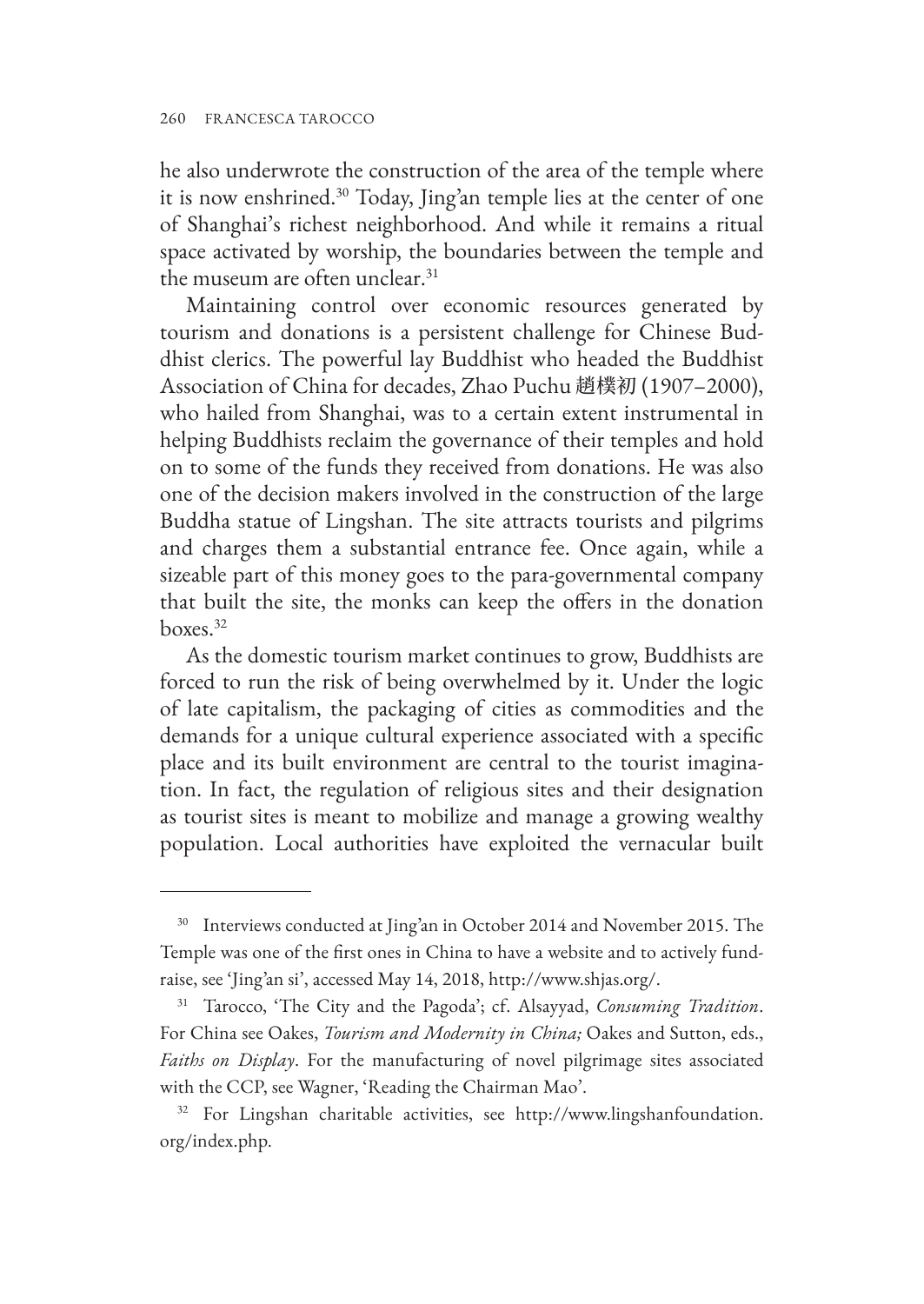heritage to attract investment from China, Hong Kong and Singapore. And yet, Buddhist clerics and other practitioners do attempt to retain some control over the development of the religious/tourism complex.

The charismatic abbot of a small temple in Ningbo has ambitious plans to build three more monastic and pilgrimage sites. Promotional materials, videos and photographs, portray him wearing a builder's helmet and breaking ground on a construction site. He tells me of his relationship with wealthy Shanghai donors and of his efforts to restore his temple and build new ones. Many others like him have adopted a pragmatic and dynamic approach to the market forces that drive contemporary Chinese life.<sup>33</sup>

In Brooks Jessup's analysis of its genesis in 1920s Shanghai, the World Buddhist Householder Grove, a lay organization, created a novel space for participation in Buddhist life by trying to unify a number of pre-existing ritual practices as well as promoting new ones. Lay Buddhists sought to institutionalize charity work including flood relief, the running of soup kitchens, and the establishment of schools. They also launched the publishing house Shanghai Buddhist Books, a joint stock limited-liability corporation that, while run for profit, was solely dedicated to spreading the teachings of Buddhism through the production of Buddhist goods.<sup>34</sup> They also produced all manner of religious paraphernalia, recorded gramophone records of Buddhist chants and sermons, and began to run a Buddhist radio station.<sup>35</sup> In the post-Mao period, Shanghai-based clerics again were at the forefront of charitable activities. The abbot of the Jade Buddha Temple, Zhenchan 真禅, made donations to the Children's Welfare Association since 1984, and eventually founded the Master Zhenchan Children's Welfare Foundation. In 2008, the temple finally established a charitable foundation, the Juequn

<sup>33</sup> Interview with C., May 13, 2017, Ningbo. See also Ashiwa and Wank, 'The Politics of Reviving Buddhist Temple'. Cf. for example, Chan and Lang, 'Temples as Enterprises'.

<sup>34</sup> Jessup, *The Householder Elite*.

<sup>35</sup> Tarocco, *The Cultural Practices*, 129.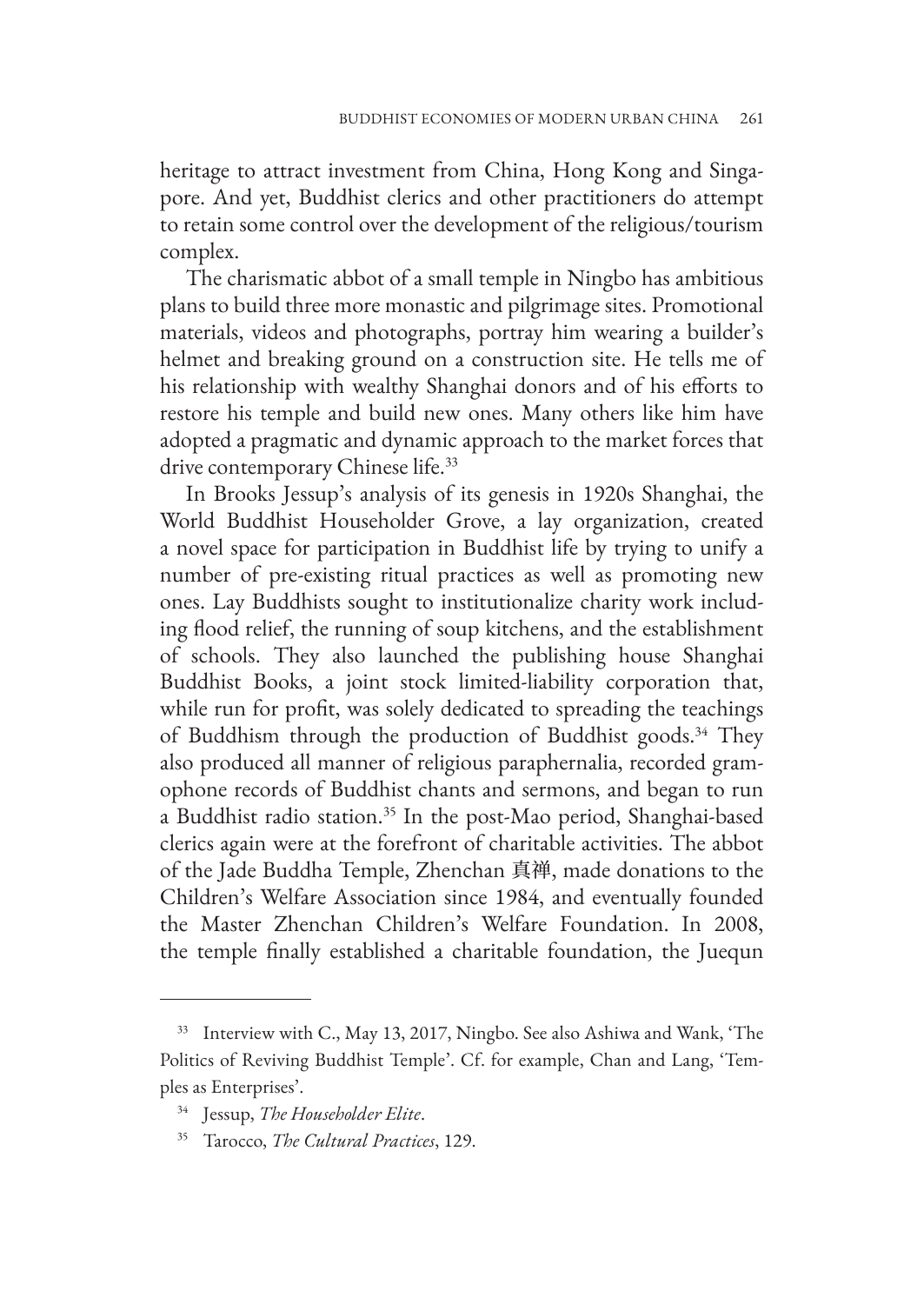Ci'ai Gongdehui 覺群慈愛功德會. 36 Yet another Jiangnan-based organization, the Lingshan Compassion Foundation (Lingshan Cishan Jijinhui 靈山慈善基金會), which is connected with the large Buddha statue mentioned earlier, explicitly modeled itself after the Taiwan-based Tzu Chi Buddhist Foundation whose founder, the charismatic nun Cheng Yen 證嚴, established The Bamboo Bank to manage revenue from donations. Nowadays, her followers donate money in an even more straightforward way using an application linked to their credit card. Besides facilitating donations, the app gives access to edifying life stories and a compilation of the aphorisms.<sup>37</sup>

In Shanghai, urban planners of the Xuhui District have decided to build the vast real estate development and visual arts hub called West Bund (Xi'an 西岸) near one of the city's oldest Buddhist sites, the Longhua Temple. It still remains to be seen how the Longhua area will develop and what role, if any, Buddhist practitioners will be able to play in the current reshaping of the monastic complex.38 This is only one of many examples of the promotion of a religious site for tourism via the use of grandiose architecture. Arguably, its case is both exceptional and typical of today's China. Temples are one and the same time—but possibly not for the same people—objects of aesthetic admiration as well as of devotion, of religious empowerment, leisure and consumption. In some Buddhist sites, the use of exhibitory space as part of the circuit of pilgrimage and worship indicates broader trends in the changing role of museums and the peculiar museum mode of display and enshrinement. The blurring of the

<sup>36</sup> See 'Juequn ci'ai jiayuan' 覺群慈愛家園, accessed June 2018, http://juequn. [com/guanyuwomen/juequnciaijiayuan/. For a history of charitable activities in](http://juequn.com/guanyuwomen/juequnciaijiayuan/) China during the Ming and Qing periods, see Smith, *The Art of Doing Good*.

<sup>&</sup>lt;sup>37</sup> See 'The Bamboo Bank: No Good Deed Is Too Small', accessed September 12, 2015, http://www.tzuchi.us/blog/bamboo-bank/; Huang, *Charisma and Compassion*.

<sup>38</sup> For Longhua Temple, see http://www.longhua.org/ and for West Bund [see 'Location', accessed June 13, 2018, http://www.westbund.com/en/index/](http://www.westbund.com/en/index/VISITORSS-GUIDE/Location/Location.html) VISITORSS-GUIDE/Location/Location.html. The interviews with local urban planners, conducted in 2014, are in my personal archive.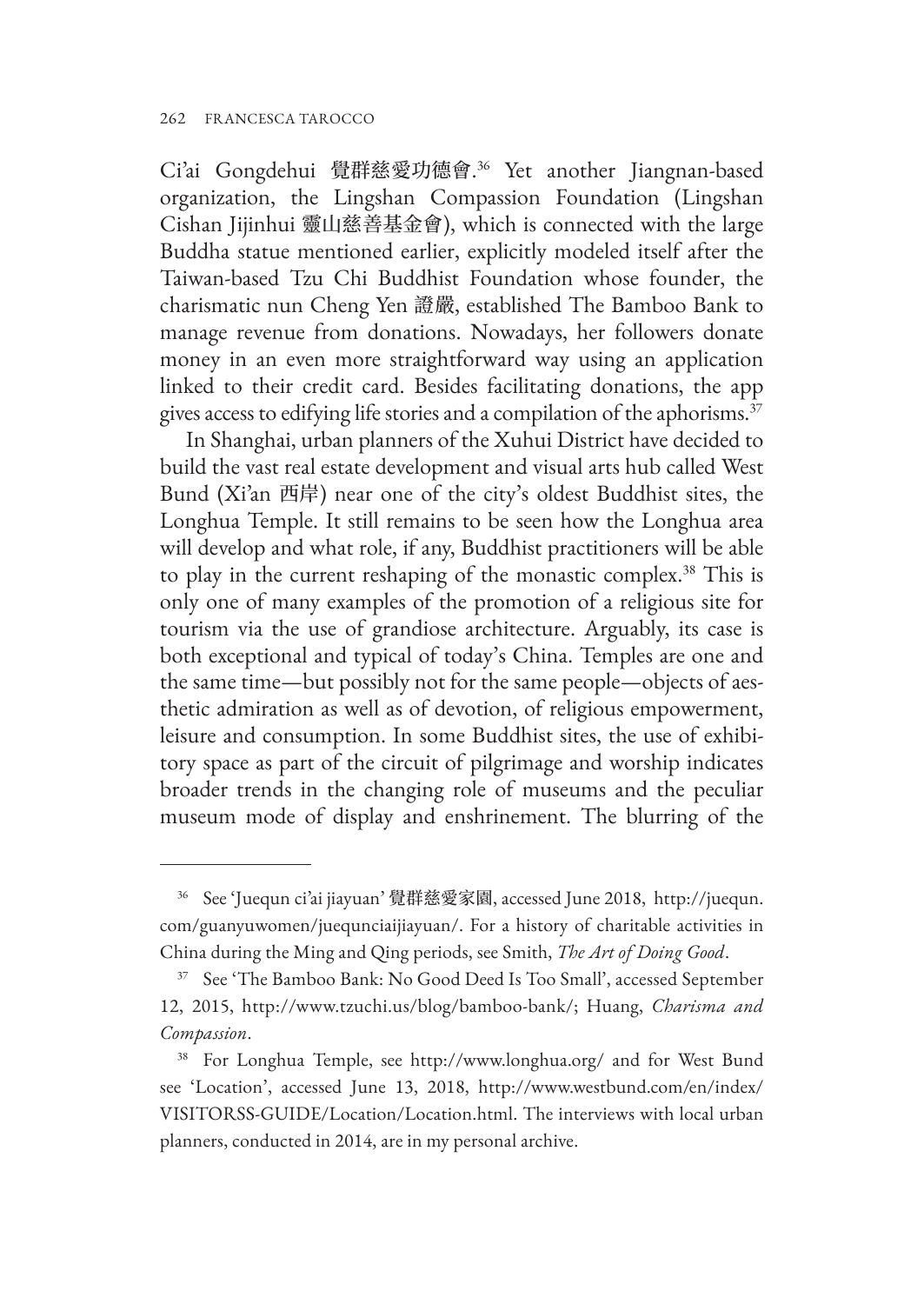boundary between museum and temple is emblematic of the shift of key cultural institutions in response to the new 'cultural economy' that scholars should begin to acknowledge. Inevitably, as organized religions undergo profound changes, the religious institutions that they build must be designed to perform new tasks, to address unfamiliar audiences as well as consolidate their existing constituencies, to make new claims as well as repeat older messages. In China, this leads to a new kind of religious institution that combines ancient symbols and modern communication technologies. Nowhere is that more clearly visible than in some of the new sites of Shanghai and Jiangnan Buddhism. A reconfigured, architecturally grandiose form is used to reinforce traditional soteriological claims. It also produces a different kind of space in the context of China's secular and mostly hostile state. The temple/museum or the temple/theme park is emerging in twenty-first century China as one of the key cultural forms through which both religious revivalism and cultural nationalism attempt to consolidate their statements and constituencies. And this, in turn, suggests that the opposition between the realm of the sacred and that of the secular, rational and modern space of the museum, a distinction common to the understanding of museum formation in Europe, is a conceptual structure that no longer meets the theoretical challenges of today's events. In late socialist China since the early 1980s, the revival of religion, commercial developments, and tourism have advanced in parallel—but their interrelationship is still quite hard to grasp. China's relative decentralization has produced varied and somewhat inconsistent official and grassroots initiatives.

#### Buddhism and the Chinese Digital Age

Mediation through or with material objects is crucial to the practice of Chinese Buddhism. Unique in the modern and postindustrial eras is the fact that such mediation can be highly personal and readily accessible to larger and larger audiences. The multiplication and diversification of the goods that are produced and consumed and of the motivations of those that produce and consume them further complicates any attempts at easy generalization. The production, worship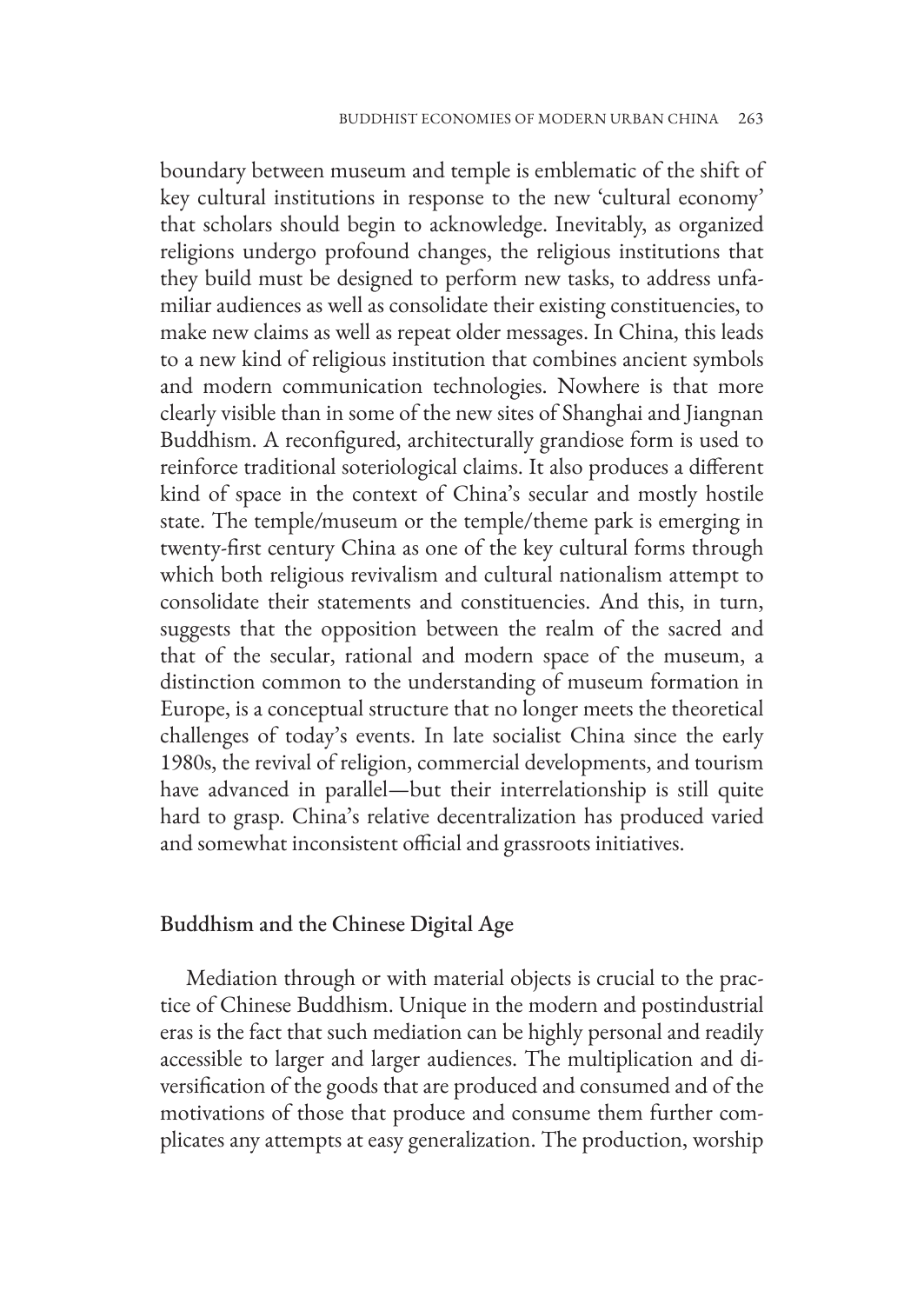and veneration of empowered objects, the ritual uttering of magic formulas and chanting of scriptures have always been and still are key Buddhist practices, even before modern technologies and travel allowed for their seemingly endless multiplication. In the Chinese digital age, with its unprecedented amounts of economic power at the individual level, choices in Buddhist religious consumption will grow all the more important and can potentially transform how the religious and the sacred are experienced. Buddhist-inspired religious practices will need to be understood in more holistic and fluid ways than the religious economy model can afford. Chinese Buddhism displays a vibrant religious goods culture. Internet-based outlets have embraced the rules of globalization and e-commerce alongside more traditional forms of charity and fund-raising.39 CDs and other digital objects are viewed as forms of spiritual emanation of the charisma of a Buddhist cleric.40 Modern religious consumers engage with a plethora of piously coded objects marketed in an ever-shifting landscape of faith, ritual action and consumption. Charisma and efficacy (*ling*  靈) find new ways to infuse themselves into mass-produced artifacts. For instance, the electronic radio-like device *nianfoji* 念佛機 that reproduces Buddhist chants has become increasingly more popular over the past three decades and is now conspicuously displayed in public spaces within temples.<sup>41</sup> This piously-coded object together with many other Buddhist-inspired commodities defy discrete conceptions of piety and consumption. Ultimately, twenty-first-century Chinese Buddhist life is remarkable because its widespread charismatic paradigms are increasingly more visible vis-à-vis an atheist party-state and the logic of market capitalism.

<sup>39</sup> For the marketing religious goods online, see for instance http://ltc.bail[insi.net/big\\_class.lq?bid=40, accessed 12 June 2018. For the list of the names of](http://ltc.bailinsi.net/big_class.lq?bid=40) donors and the sum they have offered in the meritorious names' section (*gongde fangming* 功德芳名), see http://ltc.bailinsi.net/news\_show.lq?id=45, accessed 12 June 2018.

See the sources underlying Tarocco, 'Technologies of Salvation'.

<sup>41</sup> See Heller, 'Buddha in a Box'.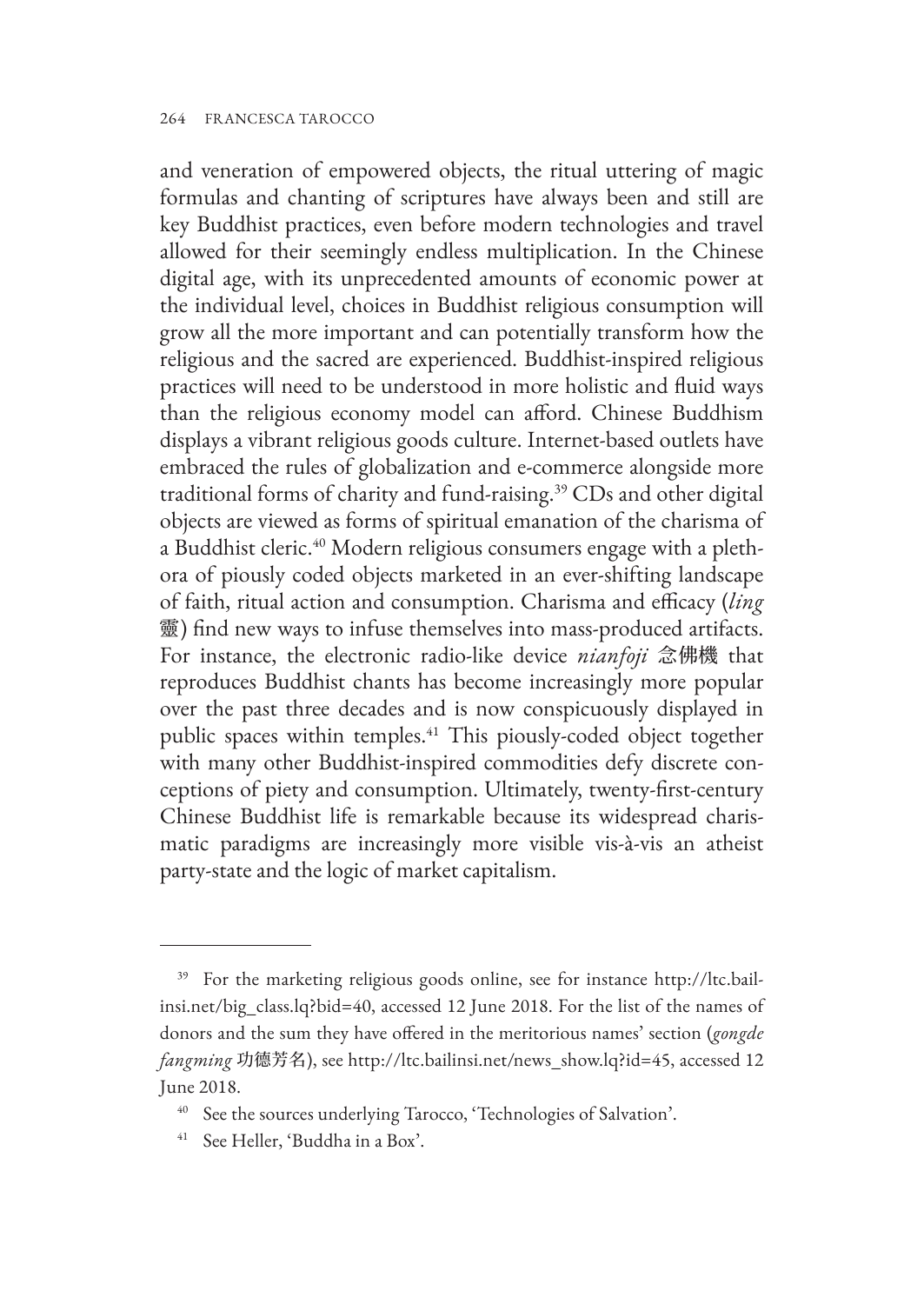## **Bibliography**

- Alsayyad, N., ed. *Consuming Tradition, Manufacturing Heritage: Global Norms and Urban Forms in the Age of Tourism*. London: Routledge, 2001.
- Ashiwa, Yoshiko. 'Dynamics of the Buddhist revival movement in South China: State, Society, and Transnationalism'. *Hitotsubashi Journal of Social Studies* 32 (2000): 15–31.
- Ashiwa, Y., and L. D. Wank. 'The Politics of Reviving a Buddhist Temple: State, Association, and Religion in Southeast China'. *The Journal of Asian Studies* 65, no. 2 (2006): 337–59.
- Betta, Chiara. 'Marginal Westerners in Shanghai: The Baghdadi Jewish community, 1845–1931'. In *New Frontiers: Imperialism's New Communities in East Asia, 1842–1953*, edited by Robert A. Bickers and Christian Henriot, 38–54. Manchester and New York: Manchester University Press and St. Martin's Press, 2000.
- ———. 'Silas Aaron Hardoon and Cross-Cultural Adaptation in Shanghai'. In *The Jews of China*, volume 1, edited by Jonathan Goldstein, 216–29. Armonk: M.E. Sharpe, 1999.
- Bingenheimer, Marcus. *Island of Guanyin: Mount Putuo and Its Gazetteers*. Oxford: Oxford University Press, 2016.
- Birnbaum, Raoul. 'The Deathbed Image of Master Hongyi'. In *The Buddhist Dead: Practices, Discourses, Representations*, edited by Bryan J. Cuevas and Jacqueline I. Stone, 175–207. Honolulu: University of Hawai'i Press, 2007.
	- ——— . 'Master Hongyi Looks Back. A Modern Man Becomes a Monk in Twentieth–Century China'. In *Buddhism in the Modern World: Adaptations of an Ancient Tradition*, edited by Steven Heine and Charles Prebish, 75–124. Oxford: Oxford University Press, 2003.
- ———. 'Two Turns in the Life of Master Hongyi, a Buddhist Monk in Twentieth-Century China'. In *Making Saints in Modern China*, edited by David Ownby, Vincent Goossaert and Ji Zhe, 161–208. Oxford: Oxford University Press, 2016.
- Brook, T. *Praying for Power: Buddhism and the Formation of Gentry Society in Late Ming China*. Cambridge: Harvard University Press, 1993.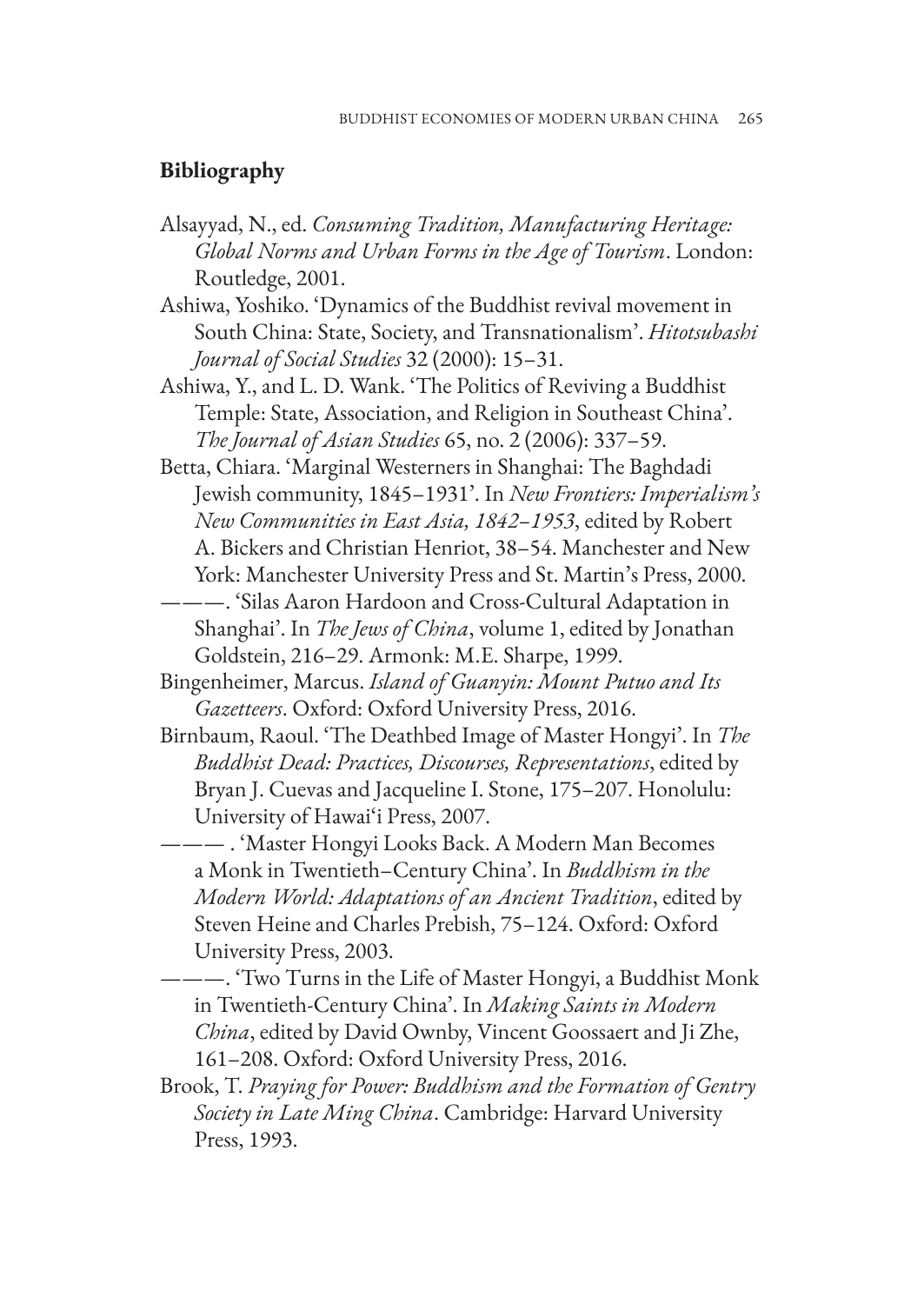- ———. 'Xu Guangqi and His Context: The World of the Shanghai Gentry'. In *Statecraft and Intellectual Renewal in Late Ming China: The Cross-Cultural Synthesis of Xu Guangqi (1562–1633)*, edited by Catherine Jami, Peter Mark Engelfriet and Gregory Blue, 72–98. Leiden: Brill, 2001.
- Campo, Daniela. *La construction de la sainteté dans la Chine moderne: la vie du maître bouddhiste Xuyun* [The creation of sainthood in modern China: The life of Buddhist Master Xuyun]. Paris: Les Belles Lettres, 2013.
- Carter, James. *Heart of Buddha, Heart of China: The Life of Tanxu, a Twentieth-Century Monk*. Oxford: Oxford University Press, 2011.
- Cen Xuelü 岑學呂. *Xuyun fashi nianpu* 虛雲法師年譜 [Chronicle of the Life of Master Xuyun]. Beijing: Zongjiao wenhua chubanshe 宗教文化出版社, 1995 reprint.
- Chan, Selina Ching, and Graeme Lang. 'Temples as Enterprises'. In *Religion in Contemporary China: Revitalization and Innovation*, edited by Adam Yuet Chau, 133–53. New York: Routledge, 2011.
- Chen Bing 陳兵, and Deng Zimei 鄧子美. *Ershi shiji Zhongguo fojiao* 二十世紀中國佛教 [Chinese Buddhism in the Twentieth Century]. Beijing: Minzu chubanshe 民族出版社, 2000.
- Chen Yongge 陳永革. *Fojiao honghua de xiandai zhuanxing: Minguo Zhejiang fojiao yanjiu, 1912–1949* 佛敎弘化的現代轉型: 民國 浙江佛敎硏究, 1912–1949 [The Modern Transformation of Buddhist Propagation: A Study on Buddhism in Zhejiang during the Republican Period]. Beijing: Zongjiao wenhua chubanshe 宗 教文化出版社, 2003.
- Chu, William P. *A Buddha-Shaped Hole: Yinshun's* 印順 *(1906– 2005) Critical Buddhology and the Theological Crisis in Modern Chinese Buddhism*. Ph.D. dissertation, University of California, Los Angeles, 2006.
- Di Yin Lu. 'From Trash to Treasure: Salvage Archeology in The People's Republic of China, 1951–1976'. *Modern China* 42, no. 4 (2016): 415–43.
- Dietrich, Craig. 'Cotton Culture and Manufacture in Early Ch'ing China'. In *Economic Organization in Chinese Society*, edited by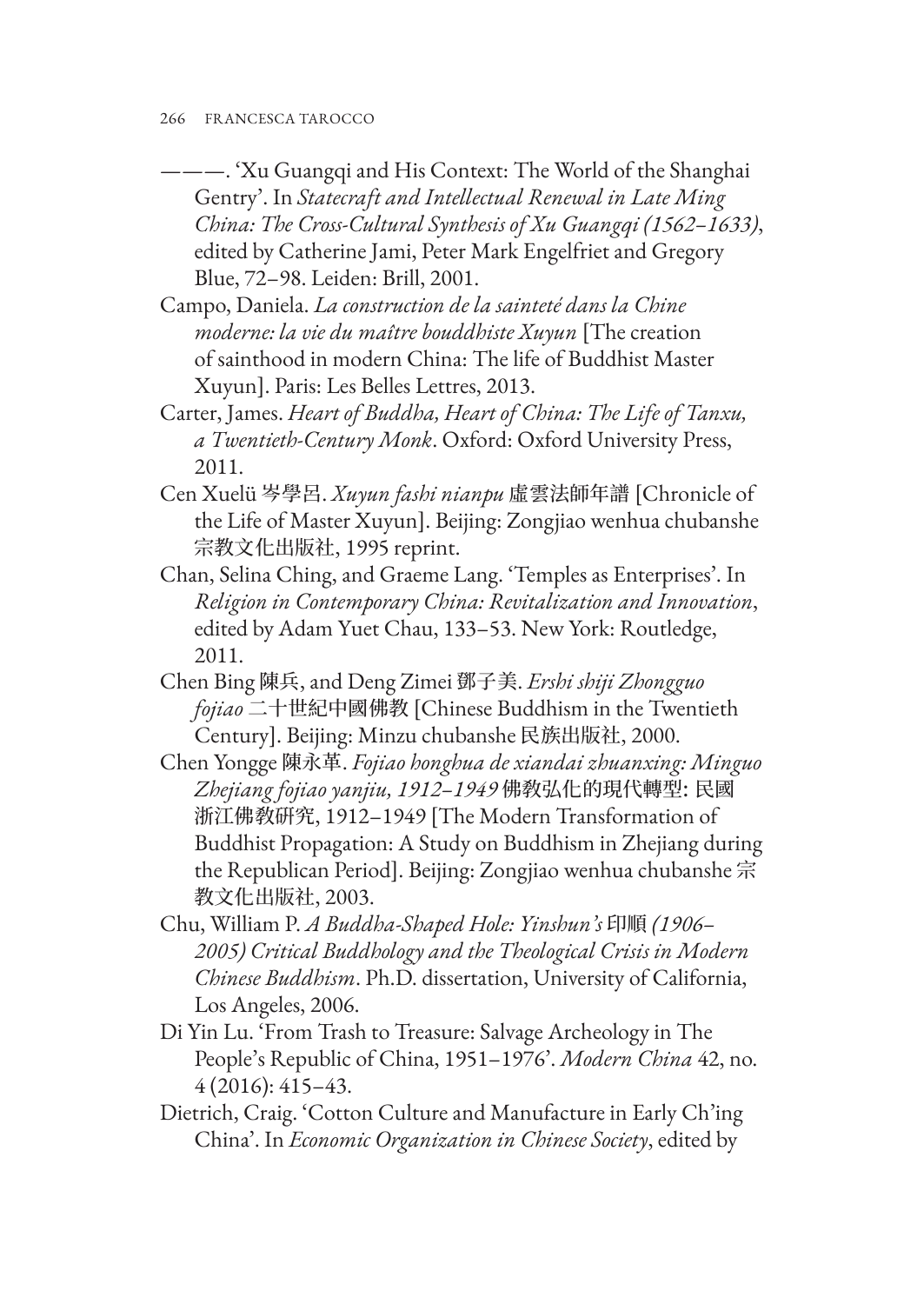W. E. Willmont, 109–35. Stanford: Stanford University Press, 1972.

- Dunstan, Helen. *State or Merchant? Political Economy and Political Process in 1740s China*. Cambridge: Harvard University Asia Center, 2006.
- Elvin, Mark. 'Market Towns and Waterways: The County of Shanghai from 1480 to 1910'. In *The City in Late Imperial China*, edited by G. W. Skinner, 441–73. Stanford: Stanford University Press, 1977.
- Fan Jinmin 范金民. *Ming Qing Jiangnan shangye de fazhan* 明清江 南商業的發展 [Commercial Development in Jiangnan during the Ming and Qing dynasties]. Nanjing: Nanjing daxue chubanshe 南京大學出版社, 1998.
- ———. 'Qingdai Jiangnan mianbu zihao tanxi' 清代江南棉布字 號探析 [Analysis of the Cotton Industries in the Qing dynasty Jiangnan]. *Lishi yanjiu* 歷史研究 [Historical Studies] 1 (2002): 88–98.
- Goldfuss, Gabriele. *Vers un Bouddhisme du XXe siècle. Yang Wenhui (1837–1911), réformateur laïque et imprimeur* [Toward a Twentieth Century Buddhism: Yang Wenhui (1837–1911), Lay Reformer and Printer]. Paris: Collège de France, Institut des Hautes Études Chinoises, 2001.
- Goossaert, Vincent. '1898: The Beginning of the End for Chinese Religion?'. *Journal of Asian Studies* 65, no. 2 (2006): 307–36.
	- ———. 'Anatomie d'un discours anticlérical: le Shenbao, 1872– 1878' [Anatomy of an anti-cleric discourse: the Shenbao, 1872– 1878]. *Extrême–Orient, Extrême–Occident* [Far East, Far West] 24 (2002): 113–31.
- ———. *Dans les temples de la Chine: Histoire des cultes, Vie des communautés* [In the temples of China : History of cults, life of communities]. Paris: Albin Michel, 2000.

———. 'Republican Church Engineering. The National Religious Associations in 1912 China'. In *Chinese Religiosities: Afflictions of Modernity and State Formation*, edited by Mei-hui Yang Mayfair, 209–32. Berkeley: University of California Press, 2008.

<sup>———. &#</sup>x27;Starved of Resources: Clerical Hunger and Enclosures in Nineteenth–Century China'. *Harvard Journal of Asiatic Studies*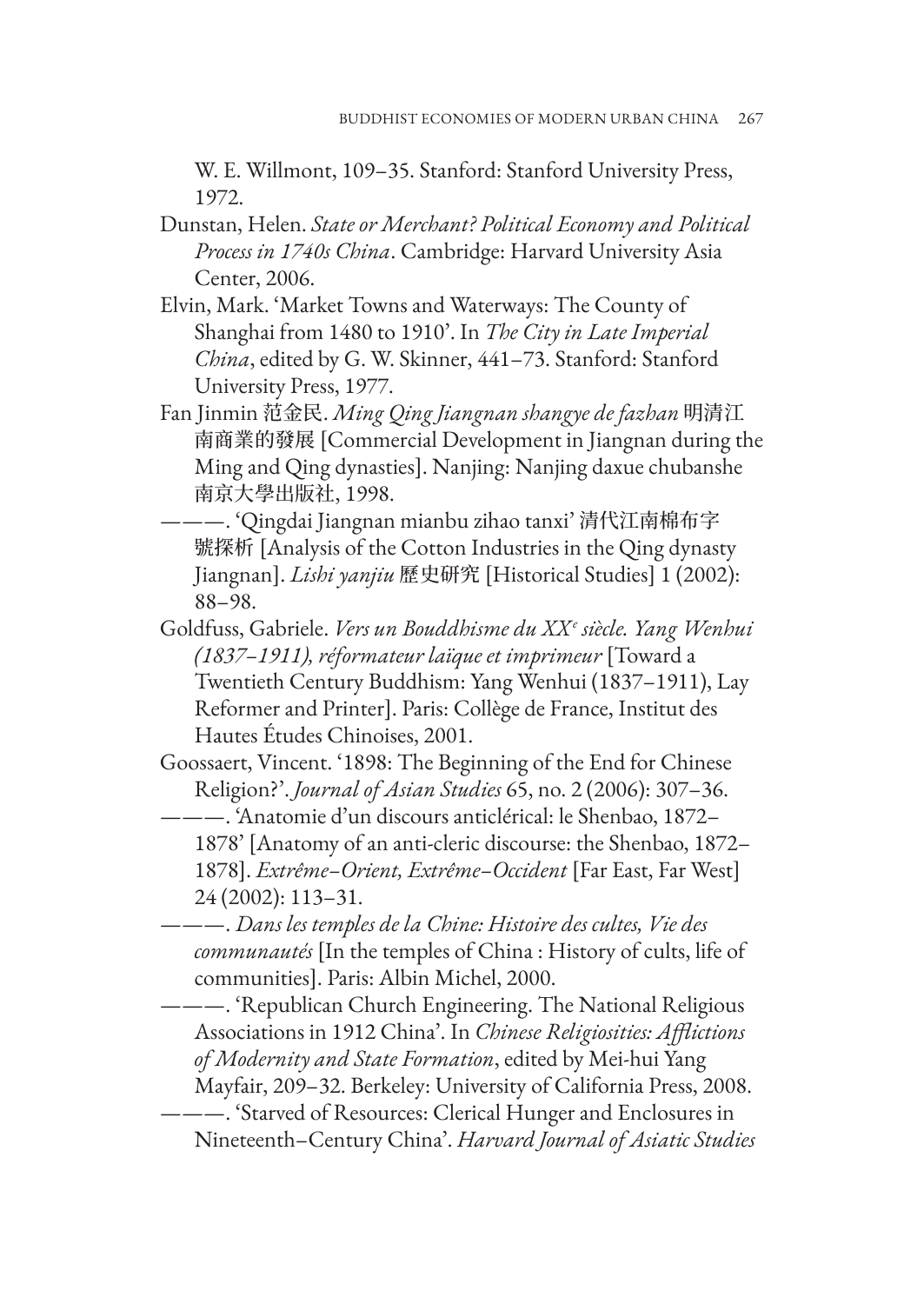62, no 1 (2002): 77–133.

———. 'State and Religion in Modern China: Religious Policies and Scholarly Paradigms'. Paper presented for the Panel 'State and Society' at *Rethinking Modern Chinese History: An International Conference to Celebrate the 50th Anniversary of the Institute of Modern History*, Academia Sinica, Taipei, June 29–July 1, 2005.

Goossaert, Vincent, and Palmer David. *The Religious Question in Modern China*. Chicago: University of Chicago Press, 2011.

Fisher, G. 'In the Footsteps of the Tourists: Buddhist Revival at Museum/Temple Sites in Beijing'. *Social Compass* 58, no 4 (2011): 511–24.

- Heller, Natasha. 'Buddha in a Box: The Materiality of Recitation in Contemporary Chinese Buddhism'. *Material Religion* 10, no. 3 (2014): 294–314.
- Ho, D. Y. 'Revolutionizing Antiquity: The Shanghai Cultural Bureaucracy in the Cultural Revolution, 1966–1968'. *The China Quarterly* 207 (2011): 687–705.
- Honig, E. 'Burning Incense, Pledging Sisterhood: Communities of Women Workers in the Shanghai Cotton Mills, 1919–1949'. *Signs* 10, no. 4 (1985): 700–14.
- Huang, Julia, C. *Charisma and Compassion: Cheng Yen and the Buddhist Tzu Chi Movement*. Cambridge: Harvard University Press, 2009.
- Jessup, James Brooks. *The Householder Elite: Buddhist Activism in Shanghai, 1920–1956*. Ph.D. dissertation, University of California, Berkeley, 2010.
- Ji Zhaojin. *A History of Modern Shanghai Banking: The Rise and Decline of China's Financial Capitalism*. London: Routledge, 2016.
- Ji Zhe. 'Buddhist Institutional Innovations'. In *Modern Chinese Religion II: 1850–2015*, edited by Vincent Goossaert, Jan Kiely and John Lagerwey, 731–66. Leiden: Brill, 2016.
- Jin Ding 金鼎. 'Budao de Longhua ta' 不倒的龍華塔 [Longhua pagoda that has never been destroyed]. In *Shoucang lishi* 收藏 歷史 [History of Collections], edited by Chen Pengju 陳鵬舉, 235–37. Shanghai: Shanghai shudian chubanshe 上海書店出版 社, 1998.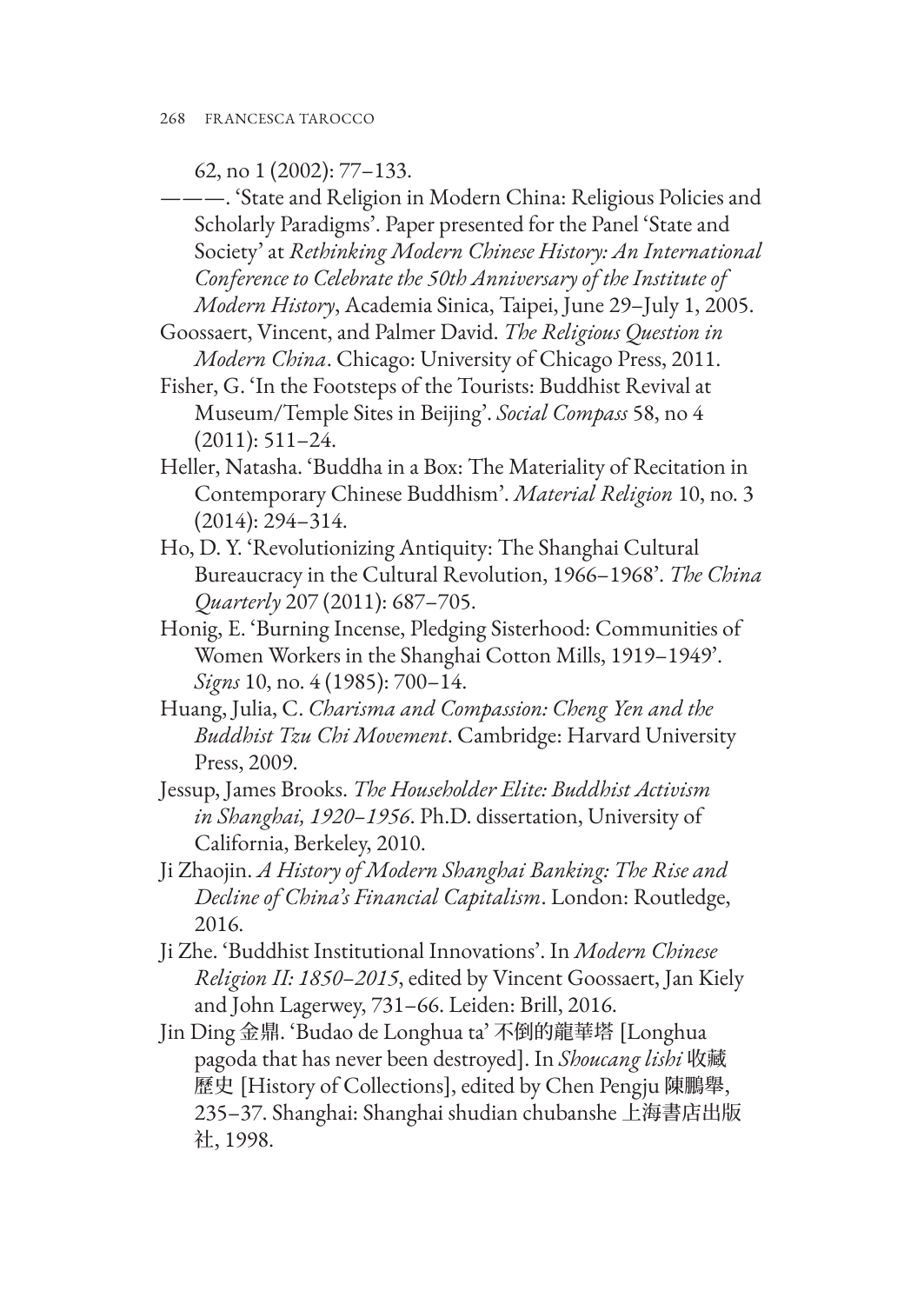- Johnson, Linda Cooke, ed. *Cities of Jiangnan in Late Imperial China*. Albany: State University of New York Press, 1993. ———. *Shanghai: From Market Town to Treaty Port, 1074–1858*. Stanford: Stanford University Press, 1995.
- Kiely, J. 'Spreading the Dharma with the Mechanized Press: New Buddhist Print Cultures in the Modern Chinese Print Revolution, 1866-1949'. In *From Woodblocks to the Internet: Chinese Publishing and Print Culture in Transition, 1800–2008*, edited by Christopher Reed and Cynthia Brokaw, 185–210. Leiden: Brill, 2010.
- Li Bozhong. *Agricultural Development in Jiangnan, 1620–1850*. New York: St. Martin's Press, 1998.
- Lu Hanchao. *Beyond the Neon Lights: Everyday Shanghai in the Early Twentieth Century*. Berkeley: University of California Press, 1999.
- Naquin, S. *Peking: Temples and City Life, 1400–1900*. Berkeley: University of California Press, 2000.
- Nedostup, Rebecca. *Superstitious Regimes: Religion and the Politics of Chinese Modernity*. Cambridge: Harvard University Asia Center, 2009.
- Oakes, Tim. *Tourism and Modernity in China*. New York: Routledge, 1998.
- Oakes, Tim, and Donald S. Sutton, eds. *Faiths on Display: Religion Tourism, and the Chinese State*. Lanham: Rowman and Littlefield Publishers, 2010.
- Pan Mingquan 潘明權. *Shanghai Fosi daoguan* 上海佛寺道觀 [Buddhist and Daoist Temples in Shanghai]. Shanghai: Shanghai cishu chubanshe 上海辭書出版社, 2003.
- Potter, P. B. 'Belief in control: Regulation of religion in China'. *The China Quarterly* 174, no. 1 (2003): 317–37.
- Pittman, Don A. *Toward a Modern Chinese Buddhism: Taixu's Reforms*. Honolulu: University of Hawai'i Press, 2001.
- Ritzinger, Justin R. *Anarchy in the Pure Land: Tradition, Modernity, and the Reinvention of the Cult of Maitreya in Republican China*. Ph.D. dissertation, Harvard University, 2010.
- Ruan, Renze 阮仁澤, and Gao Zhennong 高振農 eds. *Shanghai zongjiao shi* 上海宗教史 [History of the Religions in Shanghai].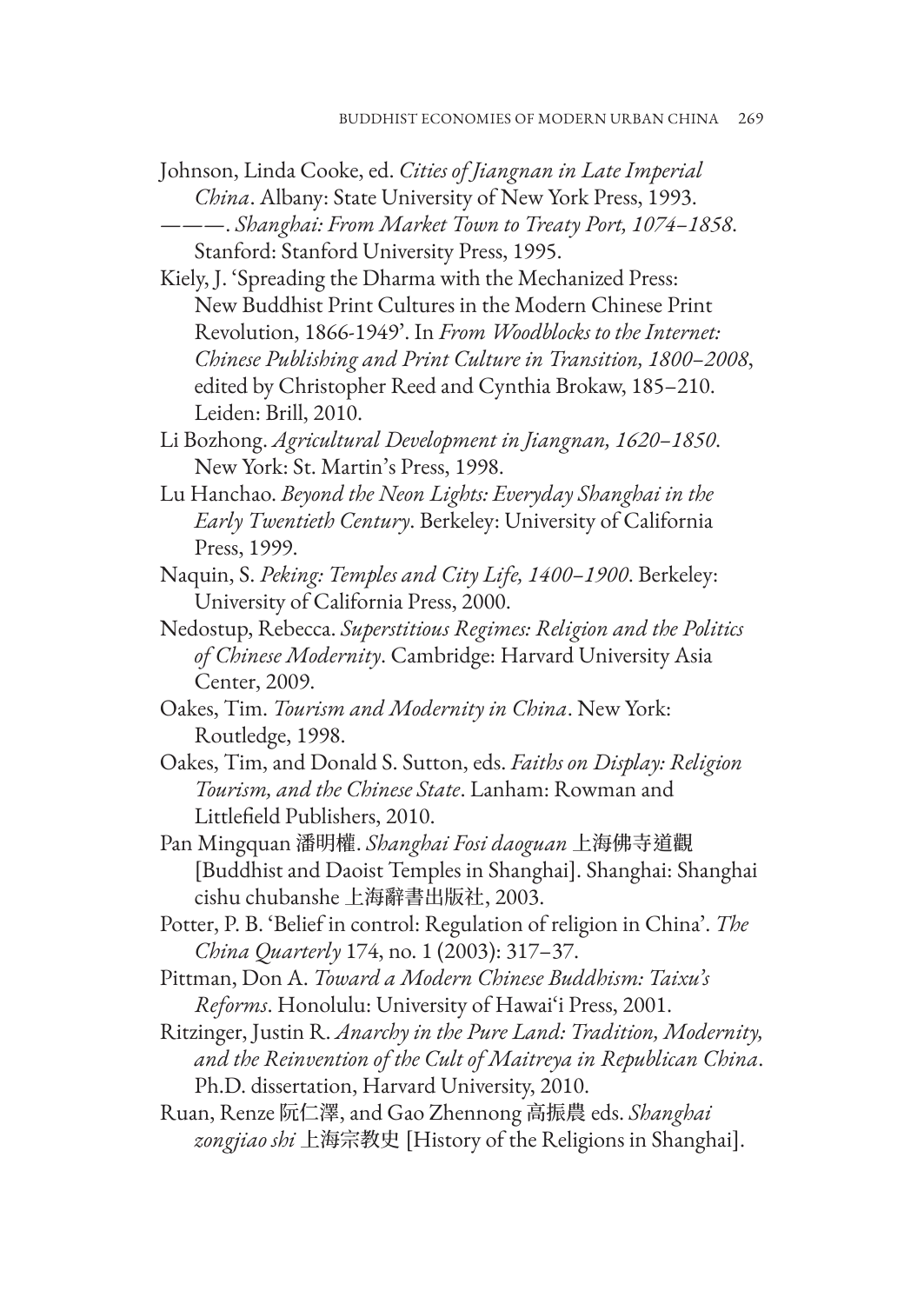270 FRANCESCA TAROCCO

Shanghai: Shanghai renmin chubanshe 上海人民出版社, 1992. Scott, Gregory A. 'The 1913 Pinjia Canon and the Changing Role

of the Buddhist Canon in Modern China'. In *Reinventing the Tripitaka: Transformation of the Buddhist Canon in Modern East Asia*, edited by Jiang Wu and Greg Wilkinson, 95–125. Lexington Books, 2017.

———. 'Absolutely Not a Business: Chinese Buddhist Scriptural Presses and Distributors, 1860s–1930s'. *KODEX–Jahrbuch der IBG* [Codex: Yearbook of the International Society for Book Science] 6 (2016): 67–82.

———. *Conversion by the Book: Buddhist Print Culture in Early Republican China*. Ph.D. dissertation, Columbia University, 2013.

———. 'Revolution of Ink: Chinese Buddhist Periodicals in the Early Republic'. In *Recovering Buddhism in Modern China*, edited by Jan Kiely and J. Brooks Jessup, 111–40. New York: Columbia University Press, 2016.

———. 'Survey of Religious Reconstruction in Modern China'. *Harvard Dataverse*[. Last updated August 23, 2016. http://](http://dx.doi.org/10.7910/DVN/ZKT6EJ) dx.doi.org/10.7910/DVN/ZKT6EJ.

Smith, Joanna Handlin. *The Art of Doing Good*. Cambridge: Harvard University Press, 2007.

Tarocco, Francesca. 'The City and the Pagoda: Buddhist Spatial Tactics in Shanghai'. In *Handbook of Religion and the Asian City: Aspirations and Urbanization in the Twenty-first Century*, edited by Peter van der Veer, 37–51. Berkeley: University of California Press, 2015.

———. *The Cultural Practices of Modern Chinese Buddhism: Attuning the Dharma*. Abingdon and New York: Routledge, 2007.

———. 'On the Market: Consumption and Material Culture in Modern Chinese Buddhism'. *Religion* 41, no. 4 (2011): 627–44.

———. 'Technologies of Salvation: (Re)locating Chinese Buddhism in the Digital Age'. *Journal of Global Buddhism* 18 (2017): 155–175.

———. 'The Wailing Arhats: Buddhism, Photography and Resistance in Modern China'. In *The Art of Merit: Studies in*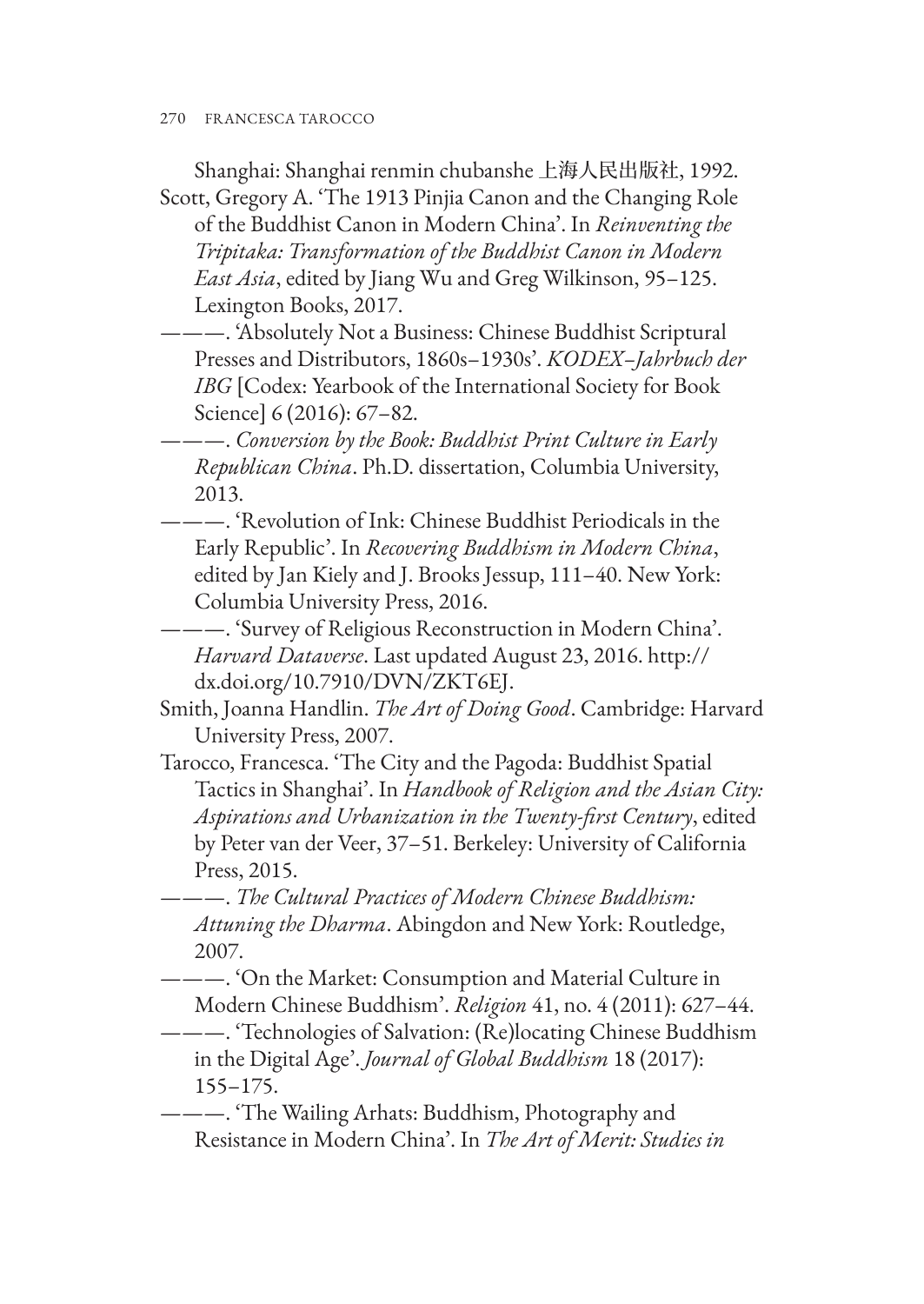*Buddhist Art and its Conservation*, edited by David Park and Kuenga Wangmo, 113–23. London: Archetype Publications, 2014.

- ter Haar, B. 'Buddhist-inspired Options: Aspects of Lay Religious Life in the Lower Yangzi from 1100 until 1340'. *T'oung Pao* 87 (2001): 92–152.
- Tien, Po-yao. *A Modern Buddhist Monk-reformer in China: The Life and Thought of Yin-shun*. Ph.D. dissertation, California Institute of Integral Studies, 1995.
- Wakeman, Frederic Jr., and Wen-hsin Yeh, eds. *Shanghai Sojourners*. Berkeley: University of California Berkeley Institute of East Asian Studies, 1992.
- Wagner, Rudolf G. 'Reading the Chairman Mao Memorial Hall in Peking: The Tribulations of the Implied Pilgrim'. In *Pilgrims and Sacred Sites in China*, edited by Susan Naquin and Chünfang Yü, 378–423. Berkeley: University of California Press, 1989.
- Walsh, Michael. *Sacred Economies: Buddhist Monasticism and Territoriality in Medieval China*. New York: Columbia University Press, 2010.
- Welch, H. 'The Buddhist Career'. *The Journal of the Hong Kong Branch of the Royal Asiatic Society* 2 (1962): 37–48.
- ———. *The Buddhist Revival in China*. Cambridge: Harvard University Press, 1968.
- ———. *Buddhism Under Mao*. Cambridge: Harvard University Press, 1972.
- ———. *The Practice of Chinese Buddhism 1900–1950*. Cambridge: Harvard University Press, 1967.
- ———. 'The Reinterpretation of Chinese Buddhism'. *China Quarterly* 22 (1965): 143–53.
- Wu Jiang. *Enlightenment in Dispute: The Reinvention of Chan Buddhism in Seventeenth–Century China*. Oxford: Oxford University Press, 2008.
- Xue, Yu. *Buddhism, War, and Nationalism: Chinese Monks in the Struggle against Japanese Aggressions, 1931–1945*. New York: Routledge, 2005.
- Yang, Lien-sheng. 'Buddhist Monasteries and Four Money-raising Institutions in Chinese History'. *Harvard Journal of Asiatic*